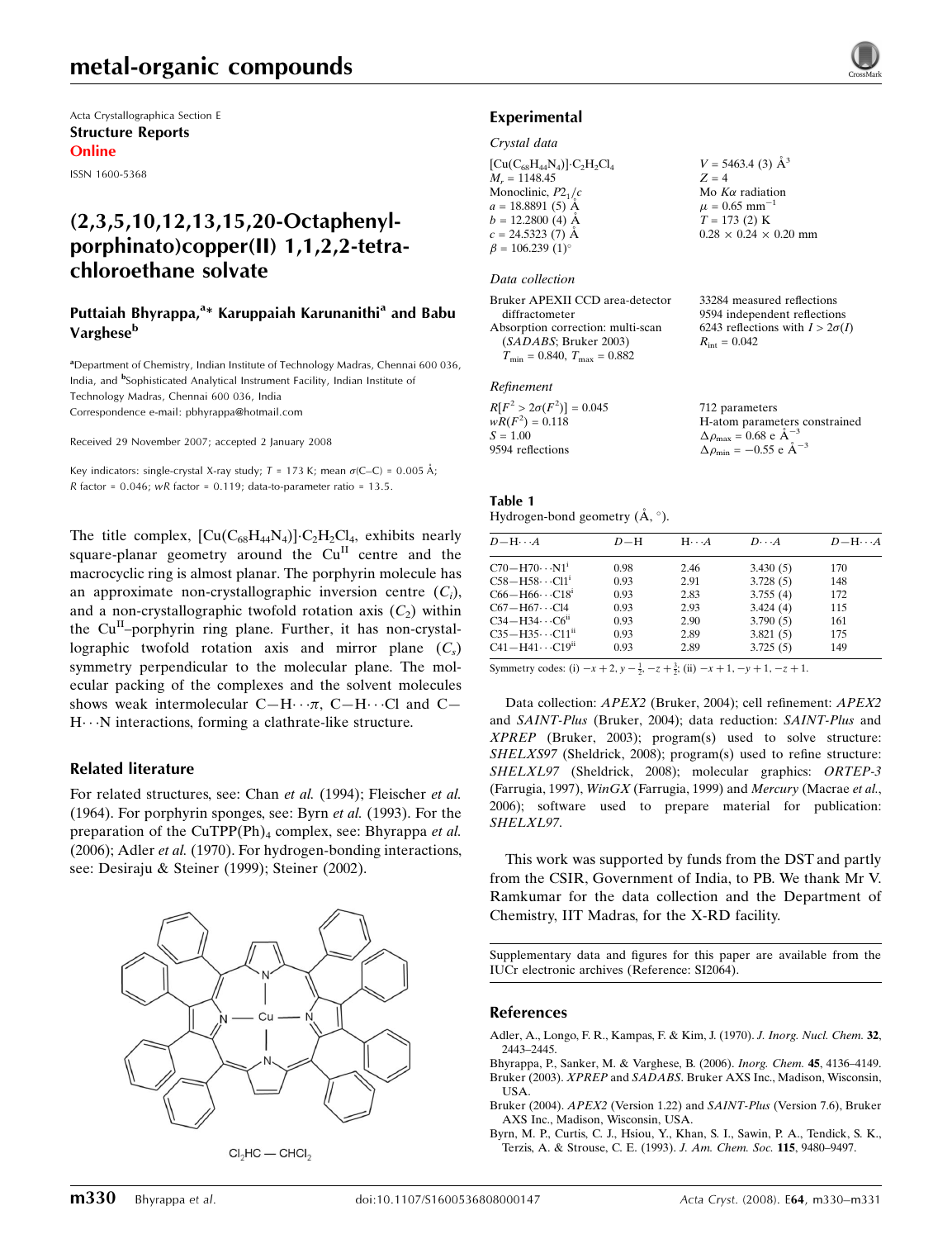Chan, K. S., Zhou, X., Lou, B.-S. & Mak, T. C. W. (1994). J. Chem. Soc. Chem. Commun. pp. 271–272.

Desiraju, G. R. & Steiner, T. (1999). The Weak Hydrogen Bond in Structural Chemistry and Biology, pp. 215–219. IUCr Monographs on Crystallography 9. Oxford University Press.

- Farrugia, L. J. (1997). J. Appl. Cryst. 30, 565.
- Farrugia, L. J. (1999). J. Appl. Cryst. 32, 837–838.

Fleischer, E. B., Miller, C. K. & Webb, L. E. (1964). J. Am. Chem. Soc. 86, 2342–2347.

- Macrae, C. F., Edgington, P. R., McCabe, P., Pidcock, E., Shields, G. P., Taylor, R., Towler, M. & van de Streek, J. (2006). J. Appl. Cryst. 39, 453–457. Sheldrick, G. M. (2008). Acta Cryst. A64, 112–122.
- Steiner, T. (2002). Angew. Chem. Int. Ed. 41, 48–76.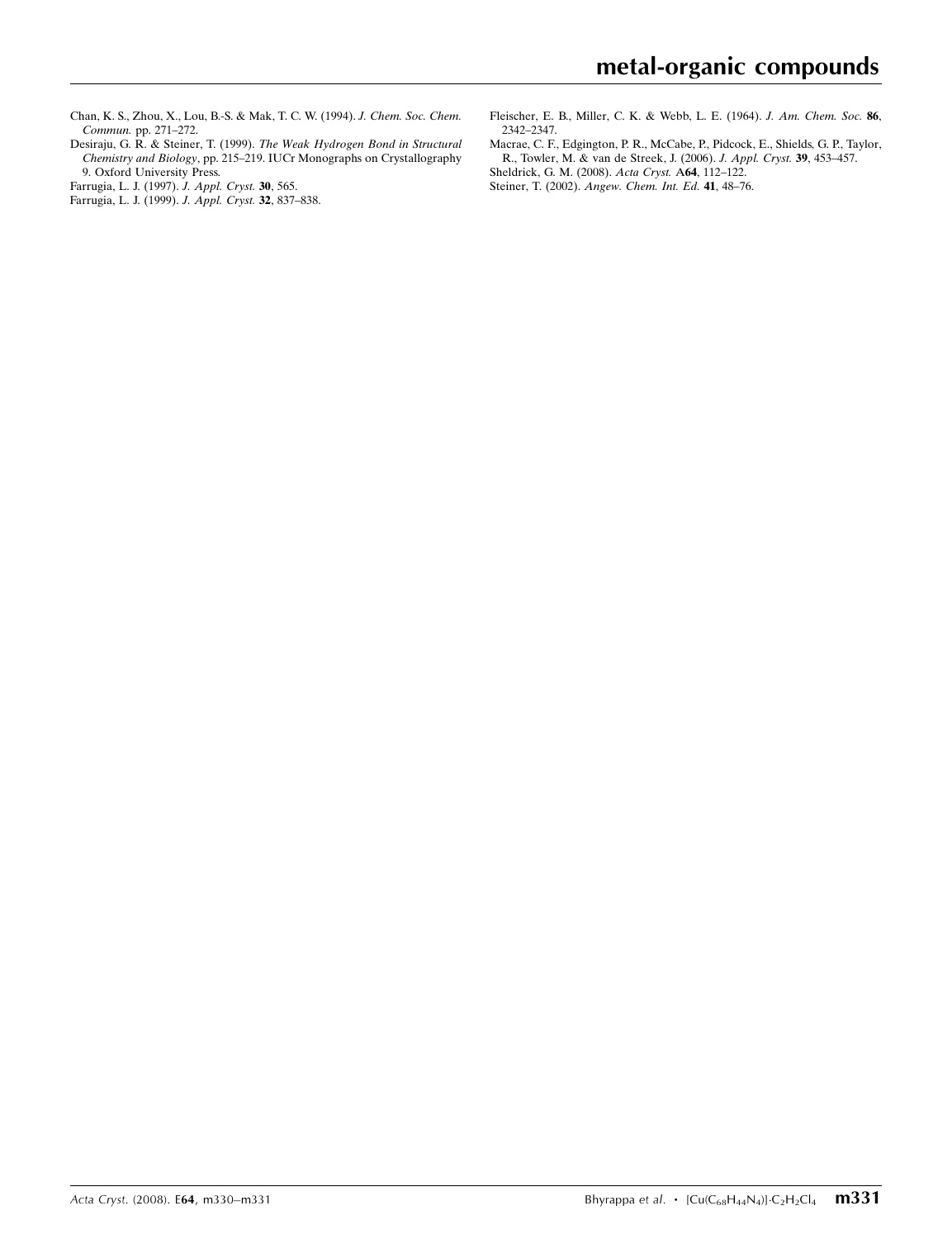# **supporting information**

*Acta Cryst.* (2008). E**64**, m330–m331 [doi:10.1107/S1600536808000147]

# **(2,3,5,10,12,13,15,20-Octaphenylporphinato)copper(II) 1,1,2,2-tetrachloroethane solvate**

# **Puttaiah Bhyrappa, Karuppaiah Karunanithi and Babu Varghese**

# **S1. Comment**

The title complex shows a non-crystallographic centre of inversion  $(C_i)$  at the Cu<sup>II</sup> centre, a rotational axis,  $(C_i)$  in plane of the porphyrin ring and another  $C_2$  axis and a mirror plane  $(C_s)$  perpendicular to the molecular plane. The Cu<sup>II</sup> centre has nearly square planar geometry (Fig. 1) and it is quite similar to the 5,10,15,20-tetraphenylporphinato copper(II) complex, CuTPP structure (Fleischer *et al.*, 1964). The crystal structure of  $H_2TPP(Ph)_4$  exhibited planar conformation of the porphyrin ring (Chan *et al.*, 1994). In the title complex, shortening of the Cu—N distance (1.961 (2) Å) was observed along the *β*-pyrrole without substituents relative to the distance (2.060 (2) Å) towards other *β*-pyrroles with phenyl groups. The average Cu—N bond length was found to be 2.010 (2) $\AA$  and it is longer than that observed for the corresponding CuTPP (1.981 (7) Å) (Fleischer *et al.*, 1964) complex. The mean plane deviation of the atoms from the 24 atom core indicates the near planar geometry of the porphyrin ring with a maximum displacement of the core atoms  $(0.077 \text{ (7) Å})$ . The Cu<sup>II</sup> ion deviates from the 24-atom core by 0.0167 (6) Å. The phenyl groups at the *meso*-positions and *β*-pyrrole carbons are oriented perpendicular to the mean plane of the porphyrin ring with dihedral angles of 81.1 (3)° and 80.3 (5)°, respectively. The *meso*-carbon-to-phenyl distance (C—C = 1.502 (4) Å) was found to be marginally longer than the *β*-pyrrole carbon-to-phenyl distance (C—C = 1.494 (4) Å) indicating minimal conjugation of the phenyl rings with the porphyrin  $\pi$ -system.

The molecular packing of a porphyrin array oriented approximately along the *c* axis is shown in Fig.2. The porphyrins form a slipped stack dimers and the porphyrin ring planes are separated by 4.791 Å. The dimers are held together through three symmetry related C—H···*π* interactions in the range 2.89 - 2.90 Å (Table 1). These long distances indicate weak C —H···*π* interactions (Steiner, 2002). The non-covalently bonded dimeric units are bridged by solvate mediated hydrogen bonding interactions. Each array is interconnected *via* interporphyrin, weak C—H···*π* (H66···C18 = 2.83 Å) and porphyrin-solvate hydrogen bonding (H67···Cl4 = 2.93 Å) interactions (Fig.3 and Table 1). The close contact distances are expected for the presence of hydrogen bonding (C—H···Cl and C—H···N) interactions (Desiraju & Steiner, 1999). The porphyrin ring planes in the nearest adjacent array are oriented at a skewed angle of 66.6° to each other. Each such two-dimensional network stack along the unit cell *c* axis by solvate mediated intermolecular interactions. Similar solvate encapsulated porphyrin sponges have been reported in the literature (Byrn *et al.*, 1993).

# **S2. Experimental**

2,3,12,13-Tetraphenyl-5,10,15,20-tetraphenylporphyrin, H2TPP(Ph)4, was prepared using the variation of the reported procedure (Bhyrappa *et al.*, 2006) by employing excess of super base (40 mmol) and the reaction was completed in 15 h with 92% yield of the H<sub>2</sub>TPP(Ph)<sub>4</sub> derivative. Its CuTPP(Ph)<sub>4</sub> complex was prepared using a literature method (Adler *et*  $al.$ , 1970). The crystals of CuTPP(Ph)<sub>4</sub> were grown by direct diffusion of cyclohexane into 1,1,2,2-tetrachloroethane solution of the porphyrin over a period of three days.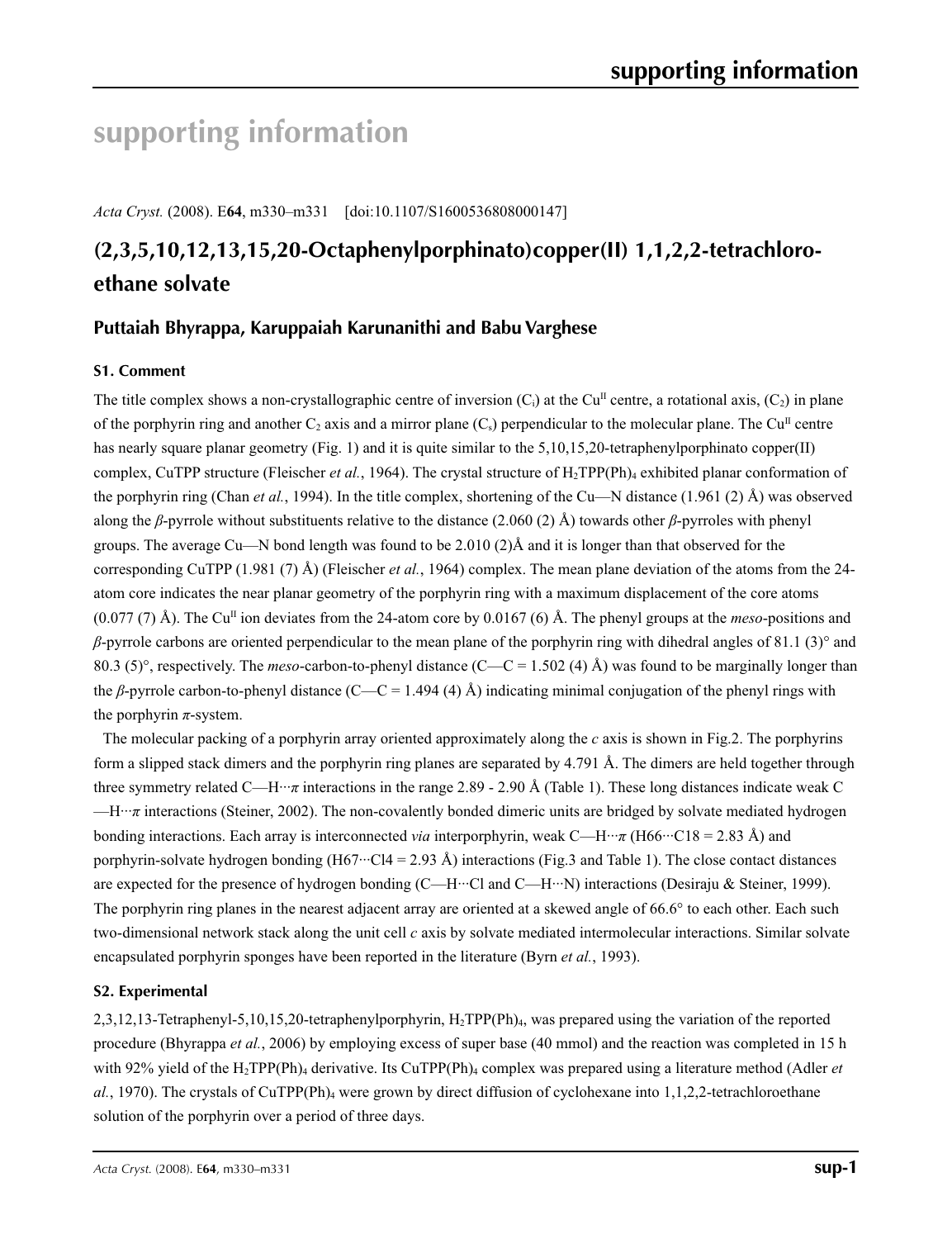## **S3. Refinement**

All the H atoms were placed in constrained positions (C—H = 0.93- 0.98 Å) and refined using a riding model with  $U_{iso}(H) = 1.2$  or 1.5 times  $U_{eq}(C)$  on the parent atom.



# **Figure 1**

*ORTEP* plot of the molecular structure of CuTPP(Ph)<sub>4</sub>.TCE. Thermal ellipsoids shown at the 50% probability level.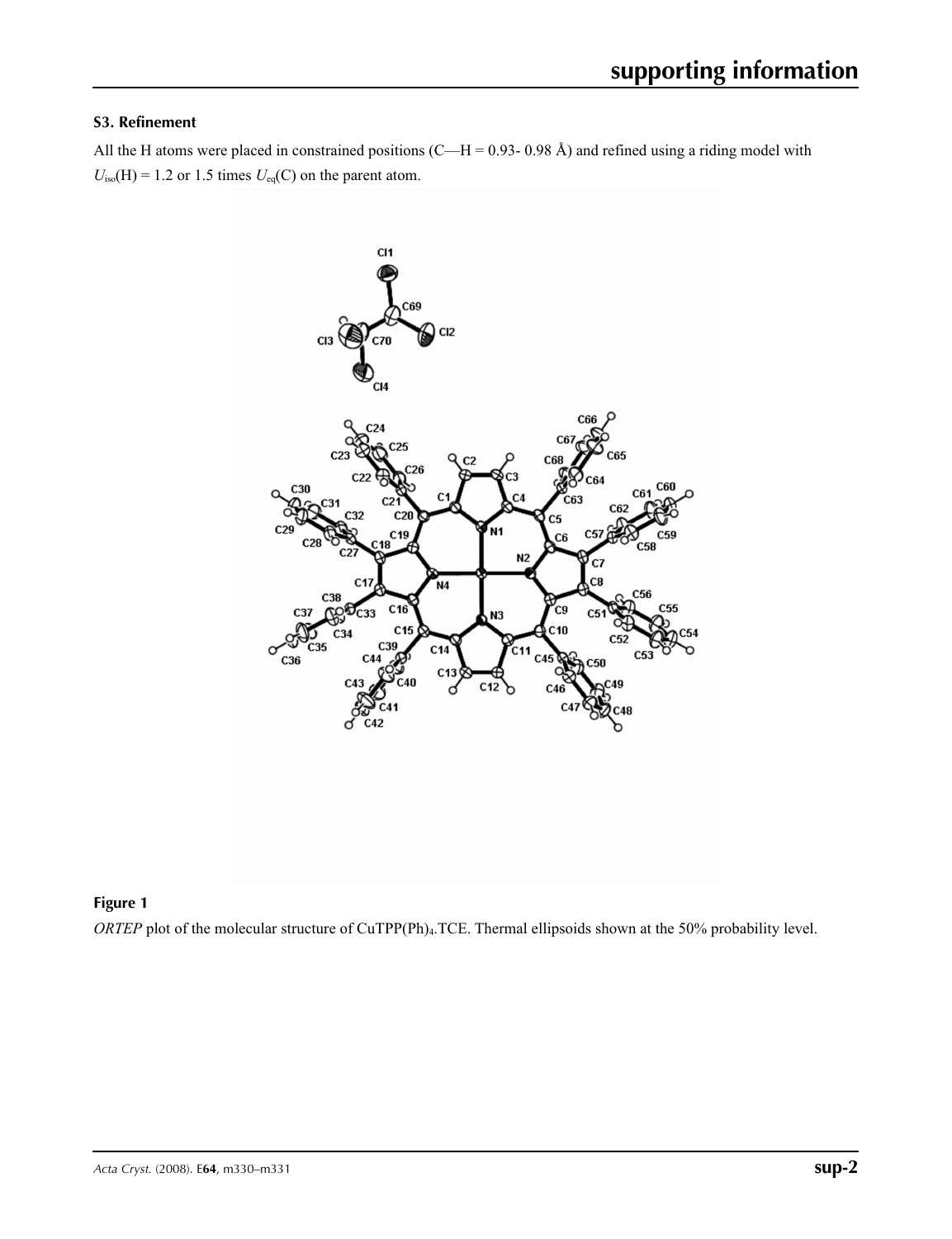

# **Figure 2**

Molecular packing diagram of the CuTPP(Ph)4.TCE complex with a view along the unit cell *c* axis. Color scheme: C, H, gray; N, blue; Cl, green; Cu, red. The dotted red lines show the intermolecular C—H···*π* (H34···C6, H41···C19, H58···Cl1) and C—H···N (H70···N1) interactions.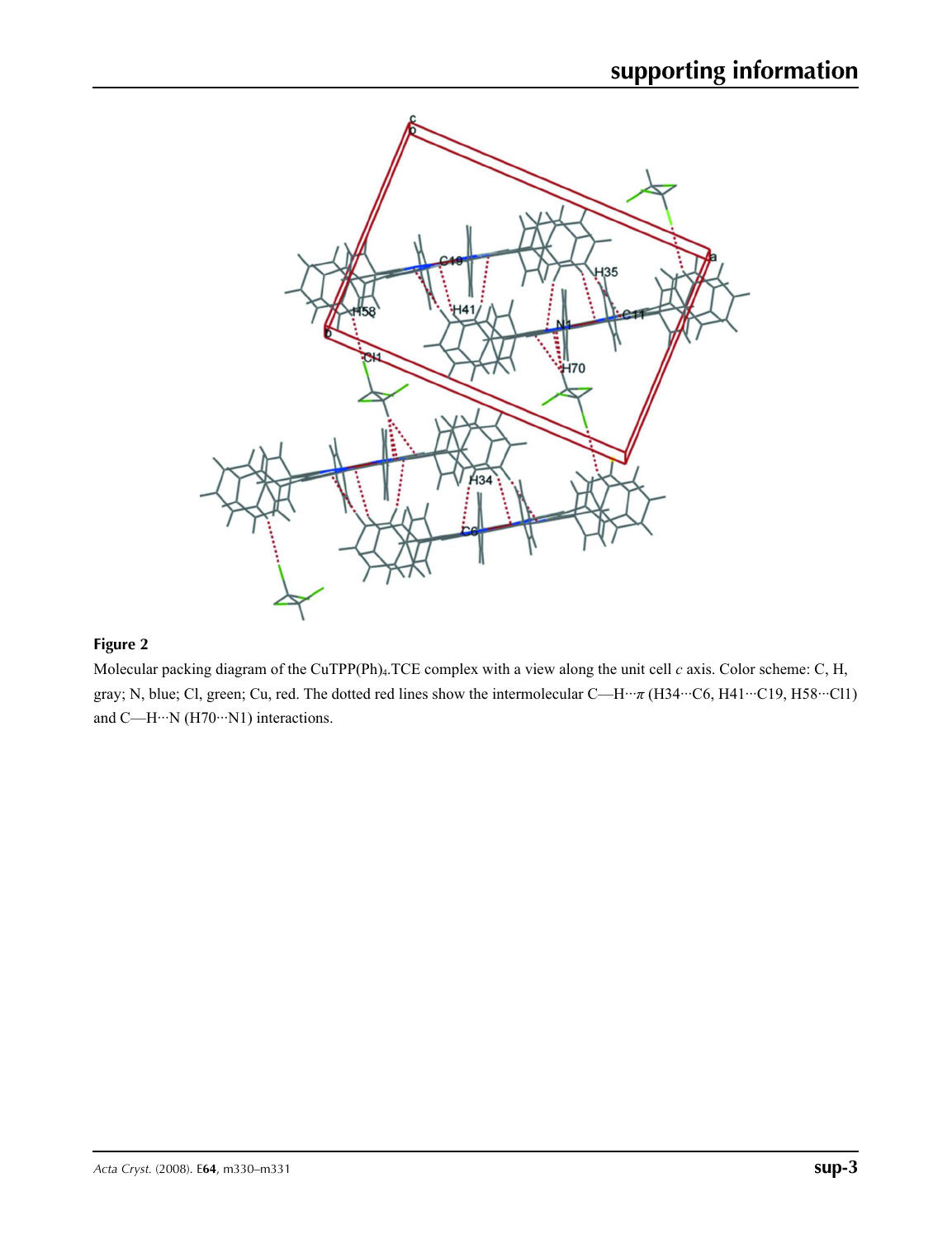

## **Figure 3**

View of the molecular packing of interconnecting two arrays to form a two-dimensional network of the title structure. Color scheme: C, H, gray; N, blue; Cl, green; Cu, red. The dotted red lines show the inter-array hydrogen bonding C— H…Cl (H67…Cl4) and C—H…*π* (H66…C18) interactions.

## **(2,3,5,10,12,13,15,20-Octaaphenylporphinato)copper(II) 1,1,2,2-tetrachloroethane solvate**

| $[Cu(C_{68}H_{44}N_4)]$ · $C_2H_2Cl_4$ |
|----------------------------------------|
| $M_r = 1148.45$                        |
| Monoclinic, $P2_1/c$                   |
| Hall symbol: -P 2ybc                   |
| $a = 18.8891(5)$ Å                     |
| $b = 12.2800$ (4) Å                    |
| $c = 24.5323(7)$ Å                     |
| $\beta$ = 106.239 (1) <sup>o</sup>     |
| $V = 5463.4(3)$ Å <sup>3</sup>         |
| $Z = 4$                                |

### *Data collection*

Bruker APEXII CCD area-detector diffractometer Radiation source: fine-focus sealed tube Graphite monochromator *ω* and *φ* scans Absorption correction: multi-scan (*SADABS*; Bruker 2003)  $T_{\text{min}} = 0.840, T_{\text{max}} = 0.882$ 

 $F(000) = 2364$  $D_x = 1.396$  Mg m<sup>-3</sup> Mo *Kα* radiation, *λ* = 0.71073 Å Cell parameters from 6786 reflections  $\theta$  = 2.4–26.1°  $\mu$  = 0.65 mm<sup>-1</sup> *T* = 173 K Plate, brown  $0.28 \times 0.24 \times 0.20$  mm

33284 measured reflections 9594 independent reflections 6243 reflections with  $I > 2\sigma(I)$  $R_{\text{int}} = 0.042$  $\theta_{\text{max}} = 25.0^{\circ}, \theta_{\text{min}} = 2.3^{\circ}$  $h = -22 \rightarrow 16$  $k = -14 \rightarrow 14$ *l* = −29→28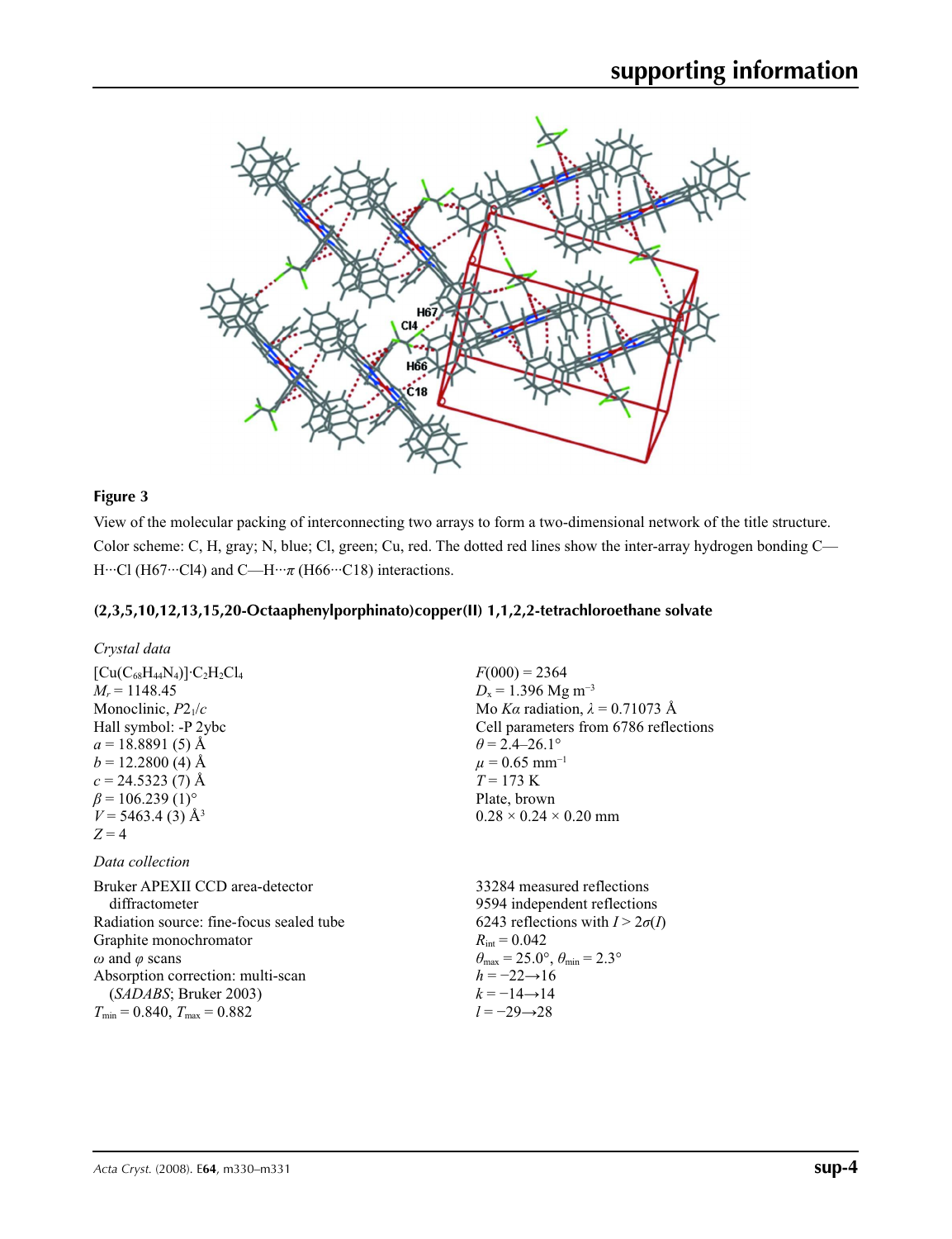*Refinement*

| Refinement on $F^2$                             | Secondary atom site location: difference Fourier  |
|-------------------------------------------------|---------------------------------------------------|
| Least-squares matrix: full                      | map                                               |
| $R[F^2 > 2\sigma(F^2)] = 0.046$                 | Hydrogen site location: inferred from             |
| $wR(F^2) = 0.119$                               | neighbouring sites                                |
| $S = 1.00$                                      | H-atom parameters constrained                     |
| 9594 reflections                                | $w = 1/[\sigma^2(F_0^2) + (0.0464P)^2 + 5.7309P]$ |
| 712 parameters                                  | where $P = (F_0^2 + 2F_c^2)/3$                    |
| 0 restraints                                    | $(\Delta/\sigma)_{\text{max}}$ < 0.001            |
| Primary atom site location: structure-invariant | $\Delta\rho_{\rm max} = 0.68$ e Å <sup>-3</sup>   |
| direct methods                                  | $\Delta\rho_{\rm min} = -0.55$ e Å <sup>-3</sup>  |
|                                                 |                                                   |

## *Special details*

**Geometry**. All e.s.d.'s (except the e.s.d. in the dihedral angle between two l.s. planes) are estimated using the full covariance matrix. The cell e.s.d.'s are taken into account individually in the estimation of e.s.d.'s in distances, angles and torsion angles; correlations between e.s.d.'s in cell parameters are only used when they are defined by crystal symmetry. An approximate (isotropic) treatment of cell e.s.d.'s is used for estimating e.s.d.'s involving l.s. planes.

**Refinement**. Refinement of  $F^2$  against ALL reflections. The weighted *R*-factor  $wR$  and goodness of fit *S* are based on  $F^2$ , conventional *R*-factors *R* are based on *F*, with *F* set to zero for negative  $F^2$ . The threshold expression of  $F^2 > \sigma(F^2)$  is used only for calculating *R*-factors(gt) *etc*. and is not relevant to the choice of reflections for refinement. *R*-factors based on *F*<sup>2</sup> are statistically about twice as large as those based on *F*, and *R*- factors based on ALL data will be even larger.

*Fractional atomic coordinates and isotropic or equivalent isotropic displacement parameters (Å<sup>2</sup>)* 

|                 | $\boldsymbol{x}$ | у         | $\boldsymbol{Z}$ | $U_{\rm iso}$ */ $U_{\rm eq}$ |
|-----------------|------------------|-----------|------------------|-------------------------------|
| C1              | 0.64459(17)      | 0.5928(2) | 0.62180(13)      | 0.0231(7)                     |
| C <sub>2</sub>  | 0.57857(17)      | 0.6535(3) | 0.62036(13)      | 0.0248(7)                     |
| C <sub>3</sub>  | 0.54667(17)      | 0.6822(3) | 0.56593(13)      | 0.0239(7)                     |
| C4              | 0.59271(16)      | 0.6397(2) | 0.53228(13)      | 0.0222(7)                     |
| C <sub>5</sub>  | 0.58044(16)      | 0.6525(3) | 0.47372(13)      | 0.0236(7)                     |
| C6              | 0.62698(17)      | 0.6117(3) | 0.44359(13)      | 0.0241(7)                     |
| C7              | 0.61224(18)      | 0.6229(3) | 0.38328(13)      | 0.0304(8)                     |
| H7              | 0.5727           | 0.6599    | 0.3593           | $0.036*$                      |
| C8              | 0.66522(18)      | 0.5709(3) | 0.36775(14)      | 0.0319(8)                     |
| H8              | 0.6695           | 0.5650    | 0.3310           | $0.038*$                      |
| C9              | 0.71477(17)      | 0.5255(3) | 0.41811(13)      | 0.0241(7)                     |
| C10             | 0.77607(17)      | 0.4639(3) | 0.41720(13)      | 0.0238(7)                     |
| C11             | 0.82656(17)      | 0.4216(2) | 0.46542(13)      | 0.0225(7)                     |
| C12             | 0.89196(16)      | 0.3591(3) | 0.46627(13)      | 0.0240(7)                     |
| C13             | 0.92241(17)      | 0.3272(3) | 0.52072(13)      | 0.0249(7)                     |
| C14             | 0.87621(16)      | 0.3701(3) | 0.55416(13)      | 0.0228(7)                     |
| C15             | 0.88581(16)      | 0.3516(3) | 0.61190(12)      | 0.0239(7)                     |
| C16             | 0.84064(17)      | 0.3967(3) | 0.64239(13)      | 0.0246(7)                     |
| C17             | 0.85496(18)      | 0.3817(3) | 0.70261(13)      | 0.0303(8)                     |
| H17             | 0.8932           | 0.3413    | 0.7261           | $0.036*$                      |
| C18             | 0.80283(17)      | 0.4369(3) | 0.71861(13)      | 0.0292(8)                     |
| H18             | 0.7984           | 0.4419    | 0.7553           | $0.035*$                      |
| C19             | 0.75556(17)      | 0.4864(3) | 0.66928(12)      | 0.0247(7)                     |
| C <sub>20</sub> | 0.69373(17)      | 0.5476(3) | 0.66969(13)      | 0.0231(7)                     |
| C21             | 0.68139(17)      | 0.5585(3) | 0.72752(13)      | 0.0288(8)                     |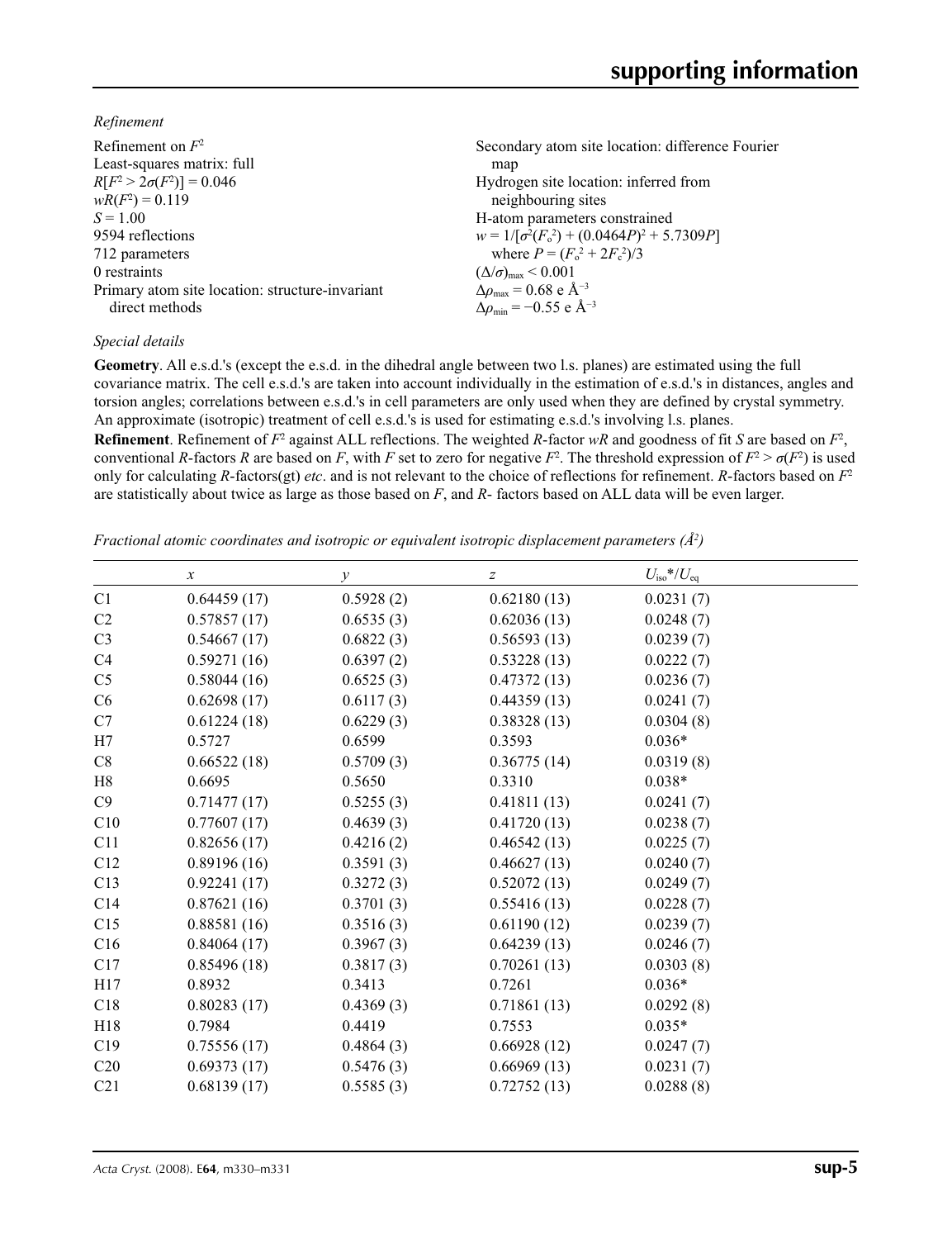| C22             | 0.6517(2)   | 0.4722(3) | 0.75038(15) | 0.0429(10) |
|-----------------|-------------|-----------|-------------|------------|
| H <sub>22</sub> | 0.6351      | 0.4108    | 0.7283      | $0.052*$   |
| C <sub>23</sub> | 0.6464(2)   | 0.4758(4) | 0.80535(16) | 0.0590(13) |
| H23             | 0.6267      | 0.4173    | 0.8203      | $0.071*$   |
| C <sub>24</sub> | 0.6702(2)   | 0.5662(5) | 0.83754(17) | 0.0659(14) |
| H <sub>24</sub> | 0.6663      | 0.5692    | 0.8745      | $0.079*$   |
| C <sub>25</sub> | 0.6998(2)   | 0.6523(4) | 0.81635(17) | 0.0604(13) |
| H25             | 0.7160      | 0.7134    | 0.8388      | $0.073*$   |
| C <sub>26</sub> | 0.7058(2)   | 0.6487(3) | 0.76105(15) | 0.0423(9)  |
| H <sub>26</sub> | 0.7263      | 0.7072    | 0.7467      | $0.051*$   |
| C27             | 0.54803(17) | 0.6852(3) | 0.66816(13) | 0.0259(7)  |
| C28             | 0.5045(2)   | 0.6149(3) | 0.68860(15) | 0.0406(9)  |
| H <sub>28</sub> | 0.4969      | 0.5443    | 0.6745      | $0.049*$   |
| C29             | 0.4719(2)   | 0.6481(3) | 0.72986(16) | 0.0483(10) |
| H <sub>29</sub> | 0.4425      | 0.5998    | 0.7430      | $0.058*$   |
| C30             | 0.4827(2)   | 0.7509(4) | 0.75122(16) | 0.0463(10) |
| H30             | 0.4617      | 0.7725    | 0.7795      | $0.056*$   |
| C31             | 0.5249(2)   | 0.8226(3) | 0.73069(16) | 0.0476(10) |
| H31             | 0.5313      | 0.8935    | 0.7444      | $0.057*$   |
| C32             | 0.55786(19) | 0.7895(3) | 0.68968(14) | 0.0372(9)  |
| H32             | 0.5870      | 0.8382    | 0.6765      | $0.045*$   |
| C33             | 0.47542(16) | 0.7434(3) | 0.54840(13) | 0.0250(7)  |
| C34             | 0.41086(18) | 0.6902(3) | 0.54866(15) | 0.0368(9)  |
| H34             | 0.4123      | 0.6167    | 0.5580      | $0.044*$   |
| C35             | 0.34450(19) | 0.7451(3) | 0.53527(16) | 0.0425(10) |
| H35             | 0.3016      | 0.7083    | 0.5357      | $0.051*$   |
| C36             | 0.3414(2)   | 0.8534(3) | 0.52138(16) | 0.0439(10) |
| H36             | 0.2966      | 0.8902    | 0.5119      | $0.053*$   |
| C37             | 0.4057(2)   | 0.9076(3) | 0.52158(16) | 0.0411(9)  |
| H37             | 0.4041      | 0.9811    | 0.5123      | $0.049*$   |
| C38             | 0.47228(18) | 0.8533(3) | 0.53543(14) | 0.0320(8)  |
| H38             | 0.5153      | 0.8907    | 0.5361      | $0.038*$   |
| C39             | 0.51471(17) | 0.7143(3) | 0.43896(12) | 0.0251(7)  |
| C40             | 0.44515(18) | 0.6684(3) | 0.42313(14) | 0.0345(8)  |
| H40             | 0.4380      | 0.5985    | 0.4352      | $0.041*$   |
| C <sub>41</sub> | 0.38612(19) | 0.7259(3) | 0.38938(16) | 0.0449(10) |
| H41             | 0.3394      | 0.6947    | 0.3791      | $0.054*$   |
| C42             | 0.3960(2)   | 0.8287(3) | 0.37089(15) | 0.0454(10) |
| H42             | 0.3559      | 0.8673    | 0.3485      | $0.054*$   |
| C43             | 0.4649(2)   | 0.8745(3) | 0.38543(14) | 0.0401(9)  |
| H43             | 0.4719      | 0.9438    | 0.3726      | $0.048*$   |
| C44             | 0.52382(18) | 0.8173(3) | 0.41928(13) | 0.0307(8)  |
| H44             | 0.5705      | 0.8486    | 0.4290      | $0.037*$   |
| C45             | 0.78249(17) | 0.4373(3) | 0.35884(13) | 0.0274(8)  |
| C46             | 0.7451(2)   | 0.3482(3) | 0.33074(14) | 0.0404(9)  |
| H46             | 0.7181      | 0.3043    | 0.3485      | $0.048*$   |
| C47             | 0.7477(2)   | 0.3239(4) | 0.27625(16) | 0.0524(11) |
| H47             | 0.7224      | 0.2636    | 0.2575      | $0.063*$   |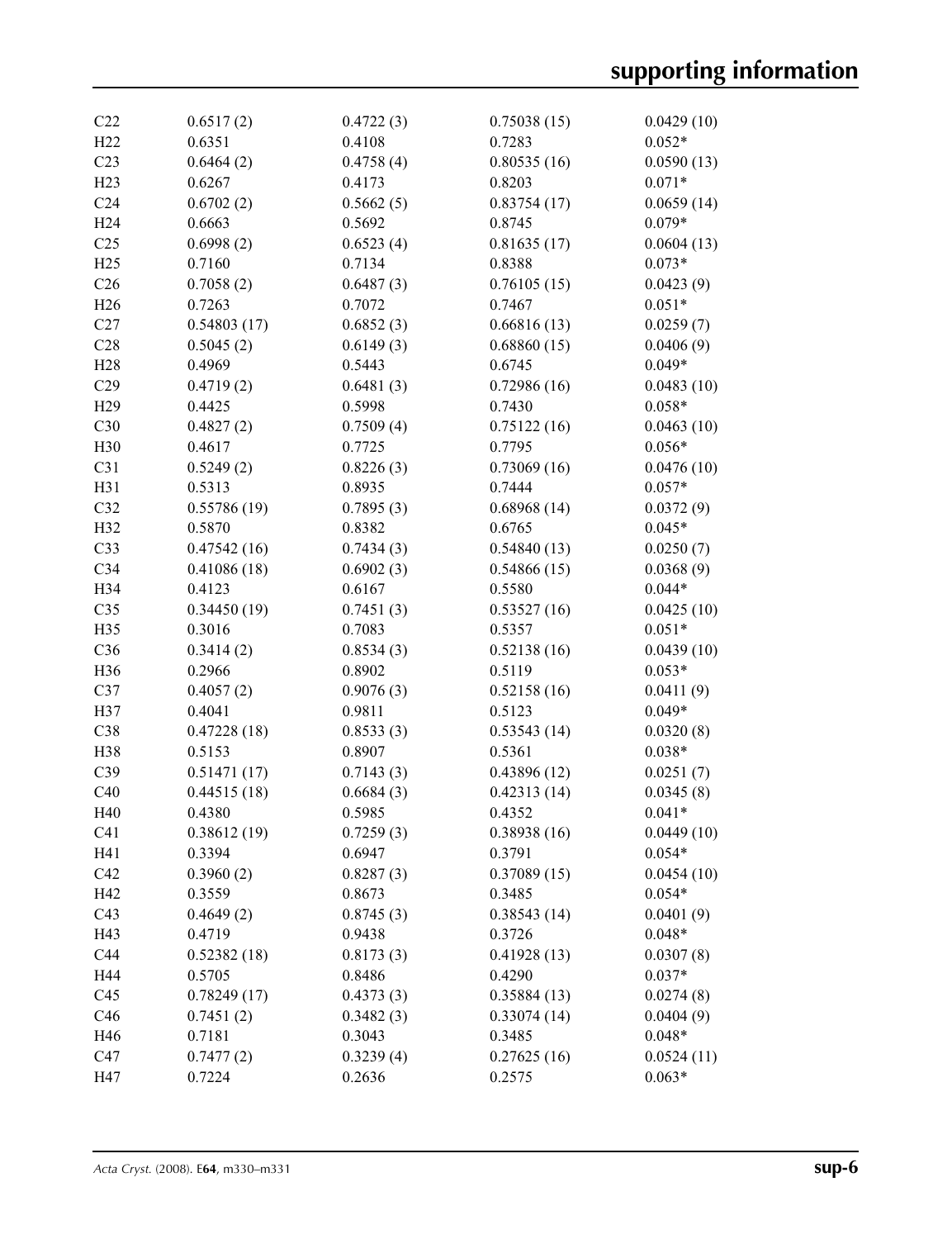| C48             | 0.7869(2)    | 0.3877(4)  | 0.24988(16)  | 0.0536(12)  |
|-----------------|--------------|------------|--------------|-------------|
| H48             | 0.7890       | 0.3705     | 0.2134       | $0.064*$    |
| C49             | 0.8231(2)    | 0.4771(4)  | 0.27717(16)  | 0.0586(13)  |
| H49             | 0.8495       | 0.5212     | 0.2590       | $0.070*$    |
| C50             | 0.8210(2)    | 0.5028(3)  | 0.33185(15)  | 0.0433(10)  |
| H50             | 0.8455       | 0.5641     | 0.3501       | $0.052*$    |
| C51             | 0.92391(17)  | 0.3269(3)  | 0.41925(13)  | 0.0267(8)   |
| C52             | 0.90578(19)  | 0.2281(3)  | 0.39251(14)  | 0.0363(9)   |
| H52             | 0.8705       | 0.1844     | 0.4016       | $0.044*$    |
| C53             | 0.9393(2)    | 0.1929(3)  | 0.35218(15)  | 0.0483(10)  |
| H53             | 0.9266       | 0.1257     | 0.3347       | $0.058*$    |
| C54             | 0.9907(2)    | 0.2558(4)  | 0.33792(16)  | 0.0497(11)  |
| H54             | 1.0122       | 0.2327     | 0.3101       | $0.060*$    |
| C55             | 1.0106(2)    | 0.3541(4)  | 0.36498(18)  | 0.0538(11)  |
| H55             | 1.0463       | 0.3968     | 0.3559       | $0.065*$    |
| C56             | 0.9775(2)    | 0.3896(3)  | 0.40592(16)  | 0.0428(10)  |
| H56             | 0.9914       | 0.4557     | 0.4243       | $0.051*$    |
| C57             | 0.99055(17)  | 0.2602(3)  | 0.53830(12)  | 0.0257(7)   |
| C58             | 0.98709(19)  | 0.1484(3)  | 0.54570(14)  | 0.0337(8)   |
| H58             | 0.9415       | 0.1150     | 0.5406       | $0.040*$    |
| C59             | 1.0503(2)    | 0.0863(3)  | 0.56045(15)  | 0.0459(10)  |
| H59             |              |            | 0.5656       | $0.055*$    |
|                 | 1.0472       | 0.0116     |              |             |
| C60             | 1.1178(2)    | 0.1343(4)  | 0.56752(16)  | 0.0513(11)  |
| H <sub>60</sub> | 1.1604       | 0.0924     | 0.5782       | $0.062*$    |
| C61             | 1.1226(2)    | 0.2441(4)  | 0.55881(16)  | 0.0465(10)  |
| H <sub>61</sub> | 1.1683       | 0.2764     | 0.5629       | $0.056*$    |
| C62             | 1.05912(18)  | 0.3068(3)  | 0.54386(14)  | 0.0349(9)   |
| H <sub>62</sub> | 1.0625       | 0.3810     | 0.5375       | $0.042*$    |
| C63             | 0.94523(17)  | 0.2782(3)  | 0.64525(13)  | 0.0279(8)   |
| C64             | 0.9268(2)    | 0.1744(3)  | 0.65906(14)  | 0.0379(9)   |
| H64             | 0.8782       | 0.1506     | 0.6465       | $0.045*$    |
| C65             | 0.9809(3)    | 0.1058(3)  | 0.69174(16)  | 0.0529(11)  |
| H <sub>65</sub> | 0.9683       | 0.0365     | 0.7012       | $0.064*$    |
| C66             | 1.0524(3)    | 0.1401(4)  | 0.70990(16)  | 0.0569(12)  |
| H66             | 1.0886       | 0.0937     | 0.7312       | $0.068*$    |
| C67             | 1.0710(2)    | 0.2428(4)  | 0.69686(15)  | 0.0497(11)  |
| H <sub>67</sub> | 1.1197       | 0.2659     | 0.7093       | $0.060*$    |
| C68             | 1.01747(18)  | 0.3120(3)  | 0.66534(14)  | 0.0375(9)   |
| H68             | 1.0303       | 0.3823     | 0.6575       | $0.045*$    |
| N1              | 0.65247(13)  | 0.5851(2)  | 0.56727(10)  | 0.0215(6)   |
| N2              | 0.69068(13)  | 0.5520(2)  | 0.46464(10)  | 0.0221(6)   |
| N <sub>3</sub>  | 0.81909(13)  | 0.4296(2)  | 0.51955(10)  | 0.0214(6)   |
| N <sub>4</sub>  | 0.77967(13)  | 0.4618(2)  | 0.62234(10)  | 0.0225(6)   |
| Cu1             | 0.735277(19) | 0.50618(3) | 0.543368(15) | 0.02048(11) |
| C69             | 1.2045(2)    | 0.3335(4)  | 0.94084(18)  | 0.0544(11)  |
| H <sub>69</sub> | 1.1761       | 0.2674     | 0.9422       | $0.065*$    |
| C70             | 1.2450(2)    | 0.3183(4)  | 0.89730(19)  | 0.0594(12)  |
| H70             | 1.2792       | 0.2574     | 0.9098       | $0.071*$    |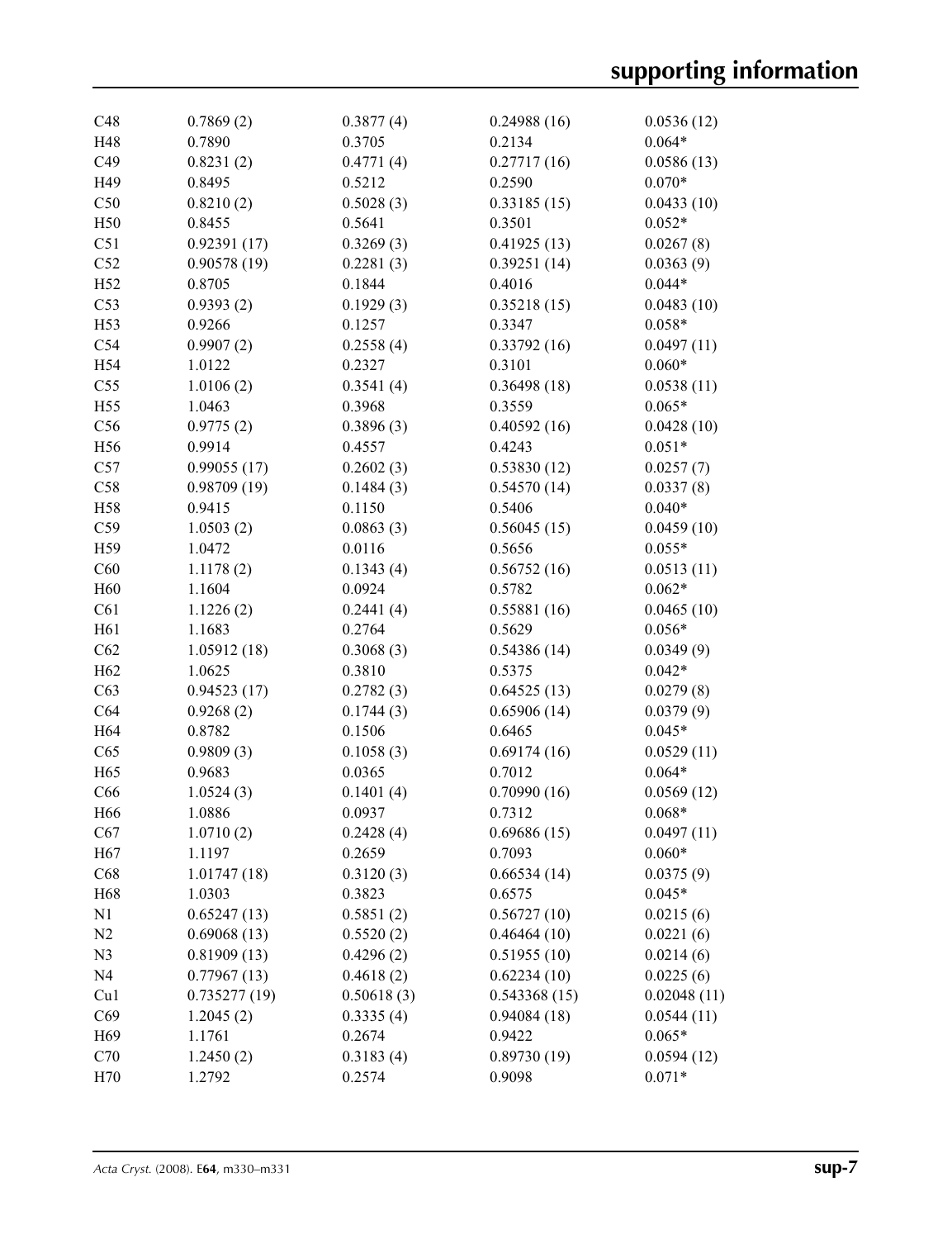# **supporting information**

| C11             | 1.14390(8) | 0.44408(13) | 0.92542(6) | 0.0953(5) |
|-----------------|------------|-------------|------------|-----------|
| C <sub>12</sub> | 1.27110(6) | 0.35061(10) | 1.00777(4) | 0.0613(3) |
| C <sub>13</sub> | 1.29698(8) | 0.43045(13) | 0.88925(6) | 0.0882(4) |
| C14             | 1.17999(7) | 0.27836(13) | 0.83291(5) | 0.0837(4) |

*Atomic displacement parameters (Å2 )*

|                 | $U^{11}$   | $U^{22}$   | $U^{33}$   | $U^{12}$      | $U^{13}$   | $U^{23}$      |
|-----------------|------------|------------|------------|---------------|------------|---------------|
| C1              | 0.0263(17) | 0.0209(18) | 0.0243(18) | $-0.0048(14)$ | 0.0110(14) | $-0.0054(14)$ |
| C2              | 0.0265(17) | 0.0230(18) | 0.0284(18) | $-0.0018(15)$ | 0.0137(14) | $-0.0052(14)$ |
| C <sub>3</sub>  | 0.0261(17) | 0.0186(17) | 0.0294(18) | $-0.0026(14)$ | 0.0116(14) | $-0.0026(14)$ |
| C4              | 0.0230(17) | 0.0185(17) | 0.0265(18) | $-0.0039(14)$ | 0.0094(14) | $-0.0025(14)$ |
| C <sub>5</sub>  | 0.0241(17) | 0.0211(18) | 0.0263(18) | $-0.0002(14)$ | 0.0083(14) | $-0.0007(14)$ |
| C6              | 0.0263(17) | 0.0204(18) | 0.0259(18) | $-0.0002(14)$ | 0.0080(14) | 0.0007(14)    |
| C7              | 0.0329(19) | 0.036(2)   | 0.0224(18) | 0.0102(16)    | 0.0082(15) | 0.0037(15)    |
| $\rm{C}8$       | 0.037(2)   | 0.039(2)   | 0.0223(18) | 0.0076(17)    | 0.0124(15) | 0.0033(16)    |
| C9              | 0.0285(18) | 0.0235(19) | 0.0219(17) | 0.0007(14)    | 0.0097(14) | $-0.0010(14)$ |
| C10             | 0.0279(18) | 0.0227(18) | 0.0232(17) | $-0.0011(14)$ | 0.0112(14) | $-0.0011(14)$ |
| C11             | 0.0261(17) | 0.0202(18) | 0.0242(17) | $-0.0038(14)$ | 0.0121(14) | $-0.0005(14)$ |
| C12             | 0.0238(17) | 0.0251(18) | 0.0249(18) | $-0.0011(14)$ | 0.0096(13) | $-0.0017(14)$ |
| C13             | 0.0261(17) | 0.0258(19) | 0.0267(18) | $-0.0005(14)$ | 0.0135(14) | $-0.0015(15)$ |
| C14             | 0.0215(16) | 0.0216(18) | 0.0250(17) | $-0.0015(14)$ | 0.0061(13) | $-0.0016(14)$ |
| C15             | 0.0234(17) | 0.0266(19) | 0.0219(17) | $-0.0007(14)$ | 0.0067(13) | $-0.0020(14)$ |
| C16             | 0.0248(17) | 0.0276(19) | 0.0225(17) | $-0.0007(15)$ | 0.0084(14) | $-0.0013(14)$ |
| C17             | 0.0311(19) | 0.039(2)   | 0.0205(17) | 0.0071(16)    | 0.0070(14) | 0.0022(15)    |
| C18             | 0.0317(19) | 0.040(2)   | 0.0175(17) | 0.0025(16)    | 0.0090(14) | 0.0004(15)    |
| C19             | 0.0270(17) | 0.0277(19) | 0.0210(16) | $-0.0028(15)$ | 0.0093(13) | $-0.0051(14)$ |
| C20             | 0.0267(18) | 0.0221(18) | 0.0233(17) | $-0.0053(14)$ | 0.0114(14) | $-0.0066(14)$ |
| C21             | 0.0262(18) | 0.041(2)   | 0.0190(17) | 0.0105(16)    | 0.0064(14) | $-0.0046(16)$ |
| C22             | 0.042(2)   | 0.060(3)   | 0.031(2)   | $-0.006(2)$   | 0.0174(17) | $-0.0002(19)$ |
| C <sub>23</sub> | 0.050(3)   | 0.102(4)   | 0.031(2)   | 0.000(3)      | 0.0195(19) | 0.013(2)      |
| C <sub>24</sub> | 0.054(3)   | 0.124(5)   | 0.022(2)   | 0.021(3)      | 0.015(2)   | $-0.004(3)$   |
| C <sub>25</sub> | 0.067(3)   | 0.078(4)   | 0.030(2)   | 0.015(3)      | 0.005(2)   | $-0.026(2)$   |
| C <sub>26</sub> | 0.046(2)   | 0.045(2)   | 0.033(2)   | 0.0071(19)    | 0.0071(17) | $-0.0125(18)$ |
| C27             | 0.0250(17) | 0.029(2)   | 0.0247(17) | 0.0053(15)    | 0.0093(14) | $-0.0014(15)$ |
| C28             | 0.046(2)   | 0.038(2)   | 0.045(2)   | $-0.0014(19)$ | 0.0259(19) | $-0.0092(18)$ |
| C29             | 0.050(2)   | 0.055(3)   | 0.052(3)   | $-0.001(2)$   | 0.034(2)   | 0.001(2)      |
| C30             | 0.047(2)   | 0.062(3)   | 0.036(2)   | 0.019(2)      | 0.0207(19) | $-0.001(2)$   |
| C31             | 0.062(3)   | 0.041(2)   | 0.045(2)   | 0.009(2)      | 0.023(2)   | $-0.013(2)$   |
| C32             | 0.043(2)   | 0.037(2)   | 0.036(2)   | $-0.0014(18)$ | 0.0178(17) | $-0.0053(17)$ |
| C33             | 0.0254(17) | 0.0271(19) | 0.0246(17) | 0.0019(15)    | 0.0103(14) | $-0.0051(15)$ |
| C <sub>34</sub> | 0.033(2)   | 0.027(2)   | 0.052(2)   | $-0.0004(17)$ | 0.0166(17) | 0.0025(17)    |
| C <sub>35</sub> | 0.027(2)   | 0.041(2)   | 0.061(3)   | $-0.0019(18)$ | 0.0156(18) | 0.005(2)      |
| C36             | 0.030(2)   | 0.041(2)   | 0.062(3)   | 0.0104(19)    | 0.0158(18) | 0.002(2)      |
| C37             | 0.041(2)   | 0.026(2)   | 0.058(3)   | 0.0073(18)    | 0.0156(18) | 0.0039(18)    |
| C38             | 0.0309(19) | 0.026(2)   | 0.042(2)   | $-0.0018(16)$ | 0.0156(16) | $-0.0013(16)$ |
| C39             | 0.0279(18) | 0.0271(19) | 0.0211(17) | 0.0035(15)    | 0.0083(13) | $-0.0036(14)$ |
| C40             | 0.032(2)   | 0.034(2)   | 0.037(2)   | $-0.0023(17)$ | 0.0088(16) | $-0.0093(17)$ |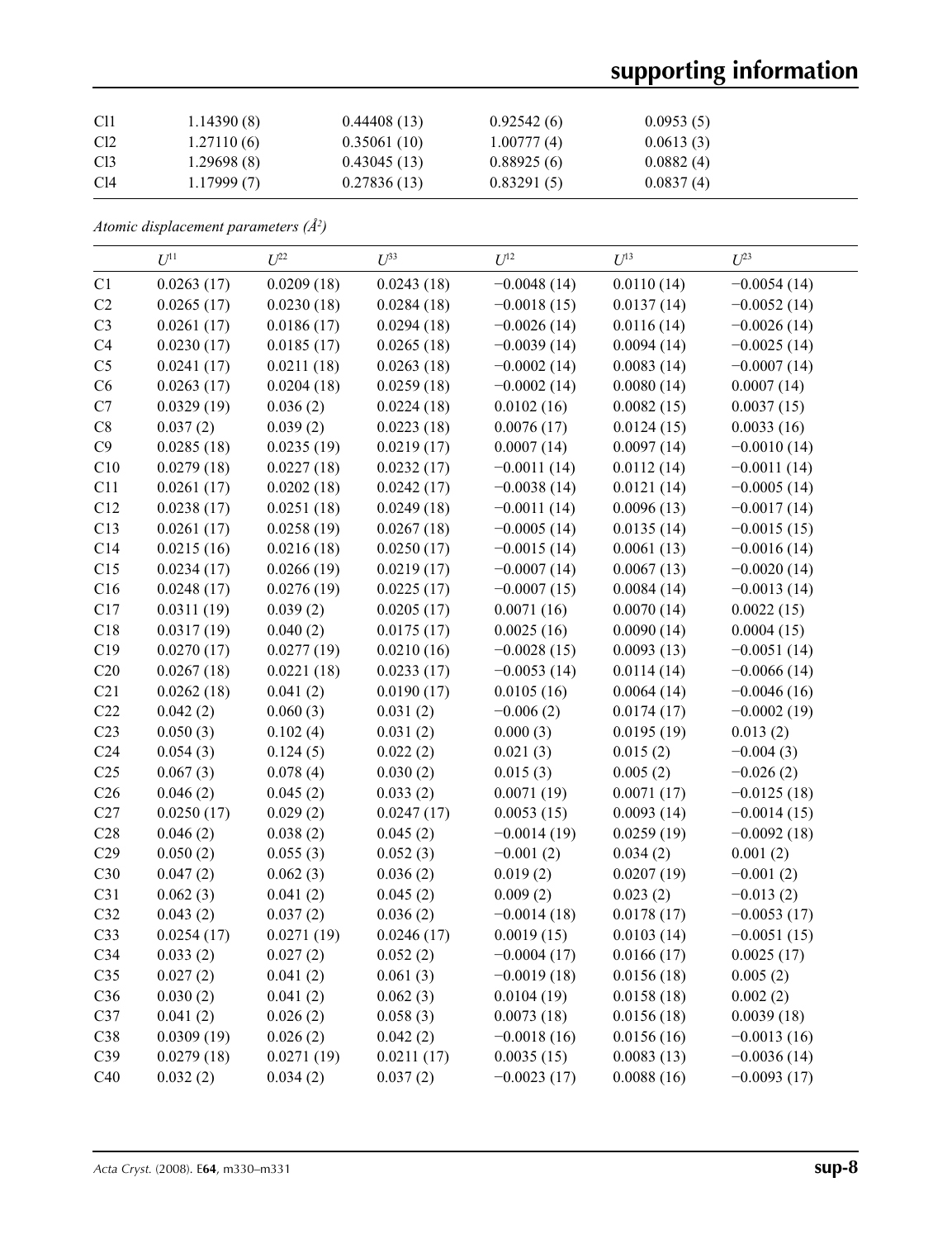| C41             | 0.026(2)   | 0.052(3)   | 0.050(2)    | 0.0013(19)    | $-0.0010(17)$ | $-0.019(2)$    |
|-----------------|------------|------------|-------------|---------------|---------------|----------------|
| C42             | 0.038(2)   | 0.053(3)   | 0.038(2)    | 0.023(2)      | $-0.0027(17)$ | $-0.006(2)$    |
| C43             | 0.050(2)   | 0.035(2)   | 0.035(2)    | 0.0145(19)    | 0.0111(18)    | 0.0052(17)     |
| C44             | 0.0305(19) | 0.033(2)   | 0.0285(18)  | 0.0026(16)    | 0.0085(15)    | $-0.0001(16)$  |
| C45             | 0.0266(18) | 0.033(2)   | 0.0224(17)  | 0.0071(16)    | 0.0068(14)    | $-0.0018(15)$  |
| C46             | 0.050(2)   | 0.042(2)   | 0.031(2)    | 0.0024(19)    | 0.0141(17)    | $-0.0029(18)$  |
| C47             | 0.058(3)   | 0.059(3)   | 0.036(2)    | 0.006(2)      | 0.007(2)      | $-0.017(2)$    |
| C48             | 0.048(2)   | 0.090(4)   | 0.026(2)    | 0.012(2)      | 0.0156(19)    | $-0.010(2)$    |
| C49             | 0.056(3)   | 0.093(4)   | 0.034(2)    | $-0.013(3)$   | 0.026(2)      | $-0.003(2)$    |
| C50             | 0.043(2)   | 0.059(3)   | 0.032(2)    | $-0.012(2)$   | 0.0178(17)    | $-0.005(2)$    |
| C51             | 0.0292(18) | 0.030(2)   | 0.0234(17)  | 0.0087(15)    | 0.0108(14)    | 0.0010(15)     |
| C52             | 0.040(2)   | 0.041(2)   | 0.031(2)    | 0.0006(18)    | 0.0164(16)    | $-0.0023(17)$  |
| C53             | 0.059(3)   | 0.053(3)   | 0.036(2)    | 0.008(2)      | 0.017(2)      | $-0.014(2)$    |
| C54             | 0.052(3)   | 0.067(3)   | 0.038(2)    | 0.021(2)      | 0.0258(19)    | $-0.001(2)$    |
| C55             | 0.052(3)   | 0.063(3)   | 0.064(3)    | 0.006(2)      | 0.043(2)      | 0.008(2)       |
| C56             | 0.050(2)   | 0.039(2)   | 0.051(2)    | 0.0011(19)    | 0.032(2)      | $-0.0015(19)$  |
| C57             | 0.0291(18) | 0.032(2)   | 0.0183(16)  | 0.0046(16)    | 0.0099(13)    | $-0.0019(14)$  |
| C58             | 0.037(2)   | 0.035(2)   | 0.033(2)    | 0.0061(17)    | 0.0148(16)    | $-0.0009(16)$  |
| C59             | 0.061(3)   | 0.036(2)   | 0.042(2)    | 0.018(2)      | 0.016(2)      | 0.0043(18)     |
| C60             | 0.042(2)   | 0.064(3)   | 0.046(2)    | 0.030(2)      | 0.0095(19)    | 0.000(2)       |
| C61             | 0.027(2)   | 0.064(3)   | 0.049(2)    | 0.008(2)      | 0.0123(17)    | $-0.007(2)$    |
| C62             | 0.034(2)   | 0.038(2)   | 0.036(2)    | 0.0015(17)    | 0.0146(16)    | $-0.0065(17)$  |
| C63             | 0.0302(19) | 0.034(2)   | 0.0225(17)  | 0.0088(16)    | 0.0118(14)    | 0.0005(15)     |
| C64             | 0.043(2)   | 0.038(2)   | 0.038(2)    | 0.0074(18)    | 0.0202(17)    | 0.0028(18)     |
| C65             | 0.080(3)   | 0.044(3)   | 0.044(2)    | 0.025(2)      | 0.033(2)      | 0.016(2)       |
| C66             | 0.063(3)   | 0.074(3)   | 0.034(2)    | 0.041(3)      | 0.014(2)      | 0.012(2)       |
| C67             | 0.039(2)   | 0.072(3)   | 0.035(2)    | 0.016(2)      | 0.0065(18)    | 0.002(2)       |
| C68             | 0.034(2)   | 0.048(2)   | 0.0300(19)  | 0.0074(18)    | 0.0084(16)    | 0.0007(18)     |
| N1              | 0.0235(14) | 0.0203(15) | 0.0214(14)  | $-0.0013(12)$ | 0.0074(11)    | $-0.0012(11)$  |
| N2              | 0.0251(14) | 0.0216(14) | 0.0221(14)  | 0.0019(12)    | 0.0105(11)    | 0.0003(12)     |
| N <sub>3</sub>  | 0.0236(14) | 0.0231(15) | 0.0186(14)  | $-0.0007(12)$ | 0.0077(11)    | $-0.0002(11)$  |
| N <sub>4</sub>  | 0.0249(14) | 0.0227(15) | 0.0212(14)  | $-0.0010(12)$ | 0.0087(11)    | $-0.0028(11)$  |
| Cu1             | 0.0220(2)  | 0.0212(2)  | 0.01977(19) | 0.00008(17)   | 0.00838(14)   | $-0.00128(16)$ |
| C69             | 0.045(2)   | 0.050(3)   | 0.070(3)    | 0.008(2)      | 0.019(2)      | 0.009(2)       |
| C70             | 0.051(3)   | 0.050(3)   | 0.080(3)    | 0.016(2)      | 0.023(2)      | 0.009(2)       |
| C11             | 0.0875(10) | 0.1020(11) | 0.0990(11)  | 0.0603(9)     | 0.0303(8)     | 0.0086(9)      |
| Cl2             | 0.0466(6)  | 0.0845(9)  | 0.0481(6)   | $-0.0065(6)$  | 0.0054(5)     | 0.0052(6)      |
| Cl <sub>3</sub> | 0.0867(10) | 0.0987(11) | 0.0909(10)  | $-0.0276(8)$  | 0.0437(8)     | 0.0083(8)      |
| C14             | 0.0745(8)  | 0.1147(12) | 0.0581(8)   | 0.0044(8)     | 0.0122(6)     | $-0.0277(7)$   |
|                 |            |            |             |               |               |                |

*Geometric parameters (Å, º)*

| $C1 - N1$  | 1.390(4) | $C37 - C38$ | 1.379(5) |
|------------|----------|-------------|----------|
| $C1 - C20$ | 1.393(4) | $C37 - H37$ | 0.93     |
| $C1-C2$    | 1.445(4) | C38—H38     | 0.93     |
| $C2-C3$    | 1.349(4) | $C39 - C44$ | 1.381(5) |
| $C2-C27$   | 1.496(4) | $C39 - C40$ | 1.382(4) |
| $C3-C4$    | 1.453(4) | $C40 - C41$ | 1.383(5) |
|            |          |             |          |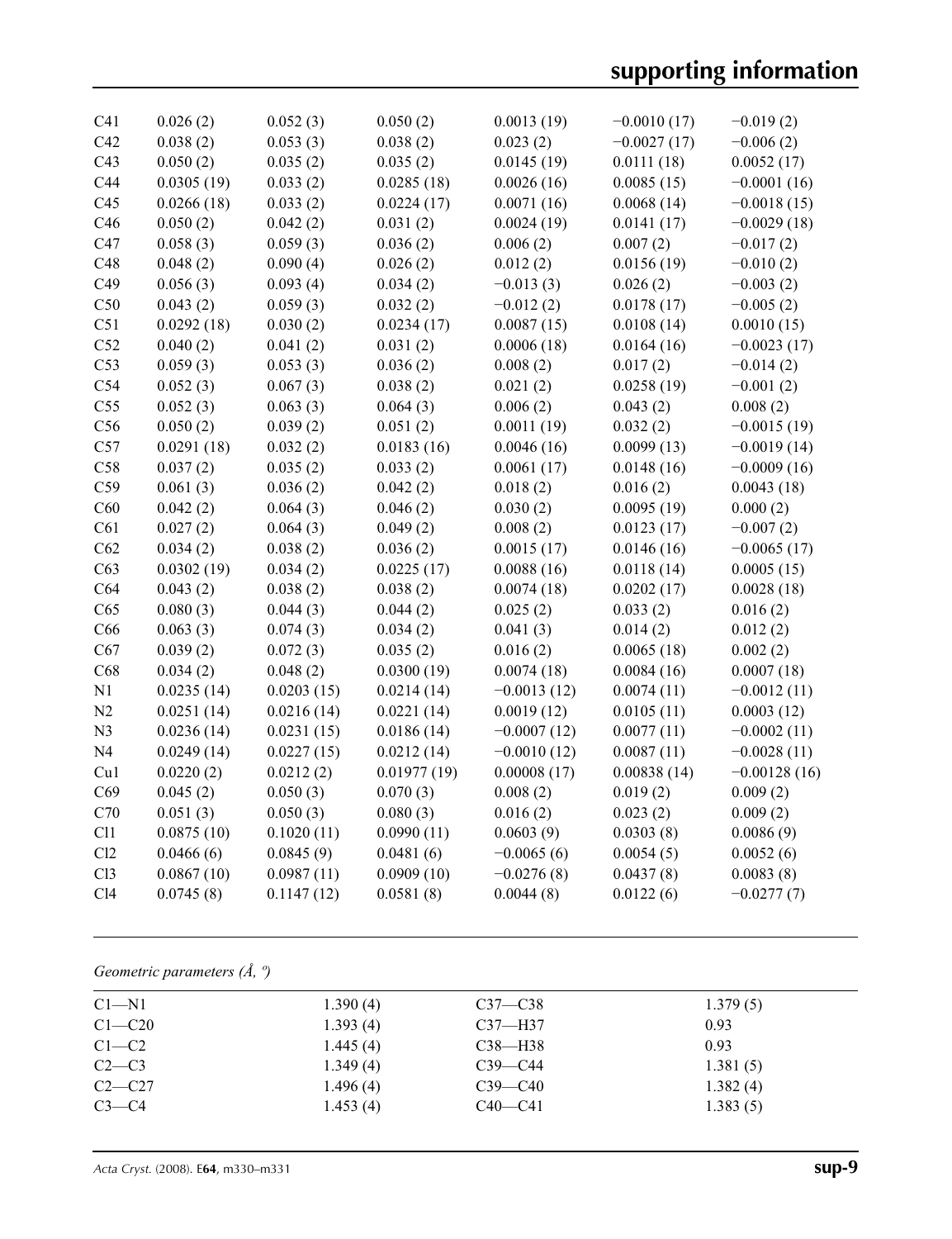| $C3-C33$    | 1.496(4)         | C40-H40     | 0.93             |
|-------------|------------------|-------------|------------------|
| $C4 - N1$   | 1.385(4)         | $C41 - C42$ | 1.371(5)         |
| $C4 - C5$   | 1.398(4)         | $C41 - H41$ | 0.93             |
| $C5-C6$     | 1.390(4)         | $C42 - C43$ | 1.370(5)         |
| $C5 - C39$  | 1.501(4)         | $C42 - H42$ | 0.93             |
| $C6 - N2$   | 1.380(4)         | $C43 - C44$ |                  |
|             |                  |             | 1.381(5)<br>0.93 |
| $C6 - C7$   | 1.434(4)         | $C43 - H43$ |                  |
| $C7-C8$     | 1.329(4)         | C44-H44     | 0.93             |
| $C7 - H7$   | 0.93             | $C45 - C50$ | 1.372(5)         |
| $C8 - C9$   | 1.438(4)         | $C45-C46$   | 1.378(5)         |
| $C8 - H8$   | 0.93             | $C46-C47$   | 1.384(5)         |
| $C9 - N2$   | 1.381(4)         | C46-H46     | 0.93             |
| $C9 - C10$  | 1.388(4)         | $C47 - C48$ | 1.359(6)         |
| $C10 - C11$ | 1.395(4)         | C47-H47     | 0.93             |
| $C10 - C45$ | 1.506(4)         | $C48 - C49$ | 1.366(6)         |
| $C11 - N3$  | 1.378(4)         | $C48 - H48$ | 0.93             |
| $C11 - C12$ | 1.450(4)         | $C49 - C50$ | 1.390(5)         |
| $C12 - C13$ | 1.356(4)         | C49-H49     | 0.93             |
| $C12 - C51$ | 1.497(4)         | $C50 - H50$ | 0.93             |
| $C13-C14$   | 1.453(4)         | $C51 - C52$ | 1.375(5)         |
| $C13-C57$   | 1.486(4)         | $C51 - C56$ | 1.382(5)         |
| $C14 - N3$  | 1.381(4)         | $C52-C53$   | 1.385(5)         |
| $C14 - C15$ | 1.396(4)         | $C52 - H52$ | 0.93             |
| $C15-C16$   | 1.397(4)         | $C53-C54$   | 1.360(6)         |
| $C15-C63$   | 1.492(4)         | $C53 - H53$ | 0.93             |
| $C16 - N4$  | 1.375(4)         | $C54 - C55$ | 1.378(6)         |
| $C16 - C17$ | 1.437(4)         | $C54 - H54$ | 0.93             |
| $C17 - C18$ | 1.341(4)         | $C55-C56$   | 1.394(5)         |
| $C17 - H17$ | 0.93             | $C55 - H55$ | 0.93             |
| $C18 - C19$ | 1.424(4)         | $C56 - H56$ | 0.93             |
| $C18 - H18$ | 0.93             | $C57-C62$   | 1.387(4)         |
| $C19 - N4$  | 1.385(4)         | $C57 - C58$ | 1.389(5)         |
| $C19 - C20$ | 1.392(4)         | $C58 - C59$ | 1.377(5)         |
| $C20-C21$   | 1.507(4)         | $C58 - H58$ | 0.93             |
| $C21 - C26$ | 1.380(5)         | $C59-C60$   | 1.371(6)         |
| $C21 - C22$ | 1.388(5)         | C59-H59     | 0.93             |
| $C22-C23$   |                  | $C60-C61$   |                  |
|             | 1.381(5)<br>0.93 |             | 1.372(6)<br>0.93 |
| $C22-H22$   |                  | $C60 - H60$ |                  |
| $C23-C24$   | 1.363(7)         | $C61 - C62$ | 1.385(5)         |
| $C23 - H23$ | 0.93             | $C61 - H61$ | 0.93             |
| $C24 - C25$ | 1.365(7)         | $C62 - H62$ | 0.93             |
| $C24 - H24$ | 0.93             | $C63-C68$   | 1.379(5)         |
| $C25 - C26$ | 1.393(5)         | $C63-C64$   | 1.388(5)         |
| $C25 - H25$ | 0.93             | $C64 - C65$ | 1.392(5)         |
| $C26 - H26$ | 0.93             | C64-H64     | 0.93             |
| $C27 - C32$ | 1.378(5)         | $C65-C66$   | 1.365(6)         |
| $C27-C28$   | 1.379(5)         | $C65 - H65$ | 0.93             |
| $C28 - C29$ | 1.385(5)         | $C66-C67$   | 1.371(6)         |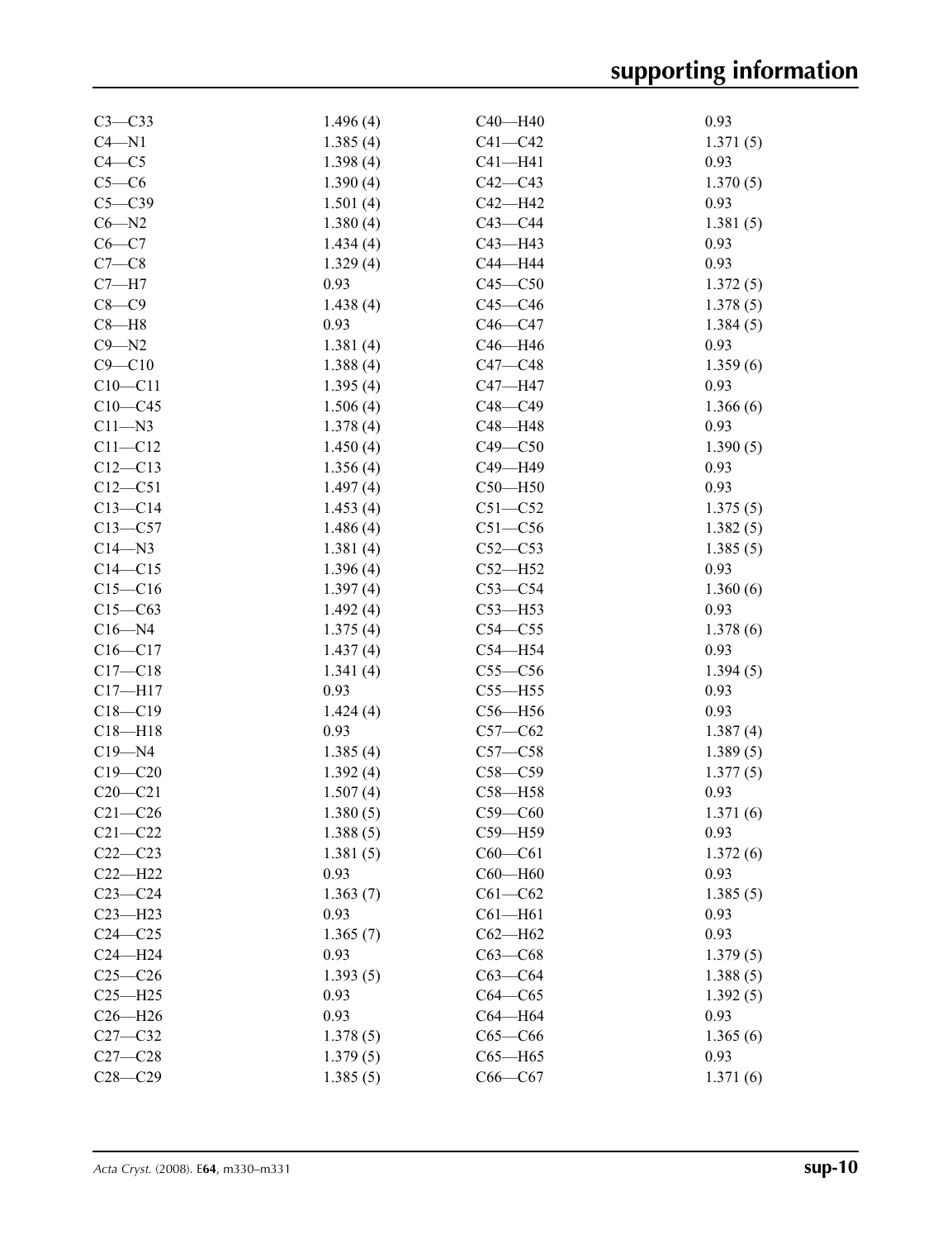| $C29 - C30$<br>1.361(5)<br>$C67 - C68$<br>C29-H29<br>0.93<br>$C67 - H67$<br>$C30 - C31$<br>1.374(5)<br>$C68 - H68$<br>C30-H30<br>0.93<br>$N1 - Cu1$ | 1.380(5)<br>0.93<br>0.93 |
|-----------------------------------------------------------------------------------------------------------------------------------------------------|--------------------------|
|                                                                                                                                                     |                          |
|                                                                                                                                                     |                          |
|                                                                                                                                                     |                          |
|                                                                                                                                                     | 2.060(2)                 |
| $C31 - C32$<br>1.384(5)<br>$N2$ —Cu1                                                                                                                | 1.961(2)                 |
| $C31 - H31$<br>0.93<br>$N3$ –Cu1                                                                                                                    | 2.061(2)                 |
| 0.93<br>$C32-H32$<br>$N4$ –Cu1                                                                                                                      | 1.961(2)                 |
| $C33-C38$<br>$C69 - C70$<br>1.384(4)                                                                                                                | 1.488(6)                 |
| $C33-C34$<br>1.385(4)<br>$C69 - C11$                                                                                                                | 1.748(4)                 |
| $C69 - C12$<br>$C34 - C35$<br>1.379(5)                                                                                                              | 1.779(4)                 |
| $C34 - H34$<br>0.93<br>C69-H69                                                                                                                      | 0.98                     |
| $C35-C36$<br>1.371(5)<br>$C70 - C13$                                                                                                                | 1.734(5)                 |
| 0.93<br>$C70-C14$<br>$C35 - H35$                                                                                                                    | 1.777(5)                 |
| C70-H70<br>$C36-C37$<br>1.383(5)                                                                                                                    | 0.98                     |
| C36-H36<br>0.93                                                                                                                                     |                          |
|                                                                                                                                                     |                          |
| $N1 - C1 - C20$<br>C39-C40-C41<br>124.0(3)                                                                                                          | 120.2(4)                 |
| $N1-C1-C2$<br>109.6(3)<br>C39-C40-H40                                                                                                               | 119.9                    |
| $C20-C1-C2$<br>C41-C40-H40<br>126.4(3)                                                                                                              | 119.9                    |
| $C3-C2-C1$<br>107.6(3)<br>$C42 - C41 - C40$                                                                                                         | 120.5(3)                 |
| $C3 - C2 - C27$<br>123.0(3)<br>$C42 - C41 - H41$                                                                                                    | 119.8                    |
| $C1 - C2 - C27$<br>C40-C41-H41<br>129.4(3)                                                                                                          | 119.8                    |
| $C2-C3-C4$<br>$C43 - C42 - C41$<br>107.2(3)                                                                                                         | 119.9(3)                 |
| $C2 - C3 - C33$<br>C43-C42-H42<br>122.2(3)                                                                                                          | 120.1                    |
| $C4-C3-C33$<br>130.6(3)<br>$C41 - C42 - H42$                                                                                                        | 120.1                    |
| $N1-C4-C5$<br>C42-C43-C44<br>124.3(3)                                                                                                               | 119.7(4)                 |
| $N1-C4-C3$<br>C42-C43-H43<br>109.6(3)                                                                                                               | 120.2                    |
| $C5-C4-C3$<br>C44-C43-H43<br>126.1(3)                                                                                                               | 120.2                    |
| $C6-C5-C4$<br>$C43 - C44 - C39$<br>123.9(3)                                                                                                         | 121.2(3)                 |
| $C6 - C5 - C39$<br>115.2(3)<br>C43-C44-H44                                                                                                          | 119.4                    |
| $C4-C5-C39$<br>120.9(3)<br>C39-C44-H44                                                                                                              | 119.4                    |
| $N2-C6-C5$<br>127.4(3)<br>$C50-C45-C46$                                                                                                             | 119.4(3)                 |
| $N2-C6-C7$<br>$C50-C45-C10$<br>109.5(3)                                                                                                             | 121.7(3)                 |
| $C5-C6-C7$<br>123.0(3)<br>$C46 - C45 - C10$                                                                                                         | 118.8(3)                 |
| 107.8(3)<br>$C8-C7-C6$<br>$C45 - C46 - C47$                                                                                                         | 120.2(4)                 |
| $C8-C7-H7$<br>126.1<br>C45-C46-H46                                                                                                                  | 119.9                    |
| 126.1<br>C47-C46-H46<br>$C6-C7-H7$                                                                                                                  | 119.9                    |
| $C7 - C8 - C9$<br>107.6(3)<br>C48-C47-C46                                                                                                           | 120.4(4)                 |
| $C7-C8-H8$<br>126.2<br>C48-C47-H47                                                                                                                  | 119.8                    |
| $C9-C8-H8$<br>126.2<br>C46-C47-H47                                                                                                                  | 119.8                    |
| $N2 - C9 - C10$<br>127.7(3)<br>$C47 - C48 - C49$                                                                                                    | 119.7(4)                 |
| $N2 - C9 - C8$<br>109.4(3)<br>C47-C48-H48                                                                                                           | 120.2                    |
| $C10-C9-C8$<br>122.9(3)<br>C49-C48-H48                                                                                                              | 120.2                    |
| $C9 - C10 - C11$<br>$C48 - C49 - C50$<br>124.4(3)                                                                                                   | 120.6(4)                 |
| $C9 - C10 - C45$<br>115.0(3)<br>C48-C49-H49                                                                                                         | 119.7                    |
| $C11 - C10 - C45$<br>C50-C49-H49<br>120.5(3)                                                                                                        | 119.7                    |
| $N3 - C11 - C10$<br>C45-C50-C49<br>124.1(3)                                                                                                         | 119.7(4)                 |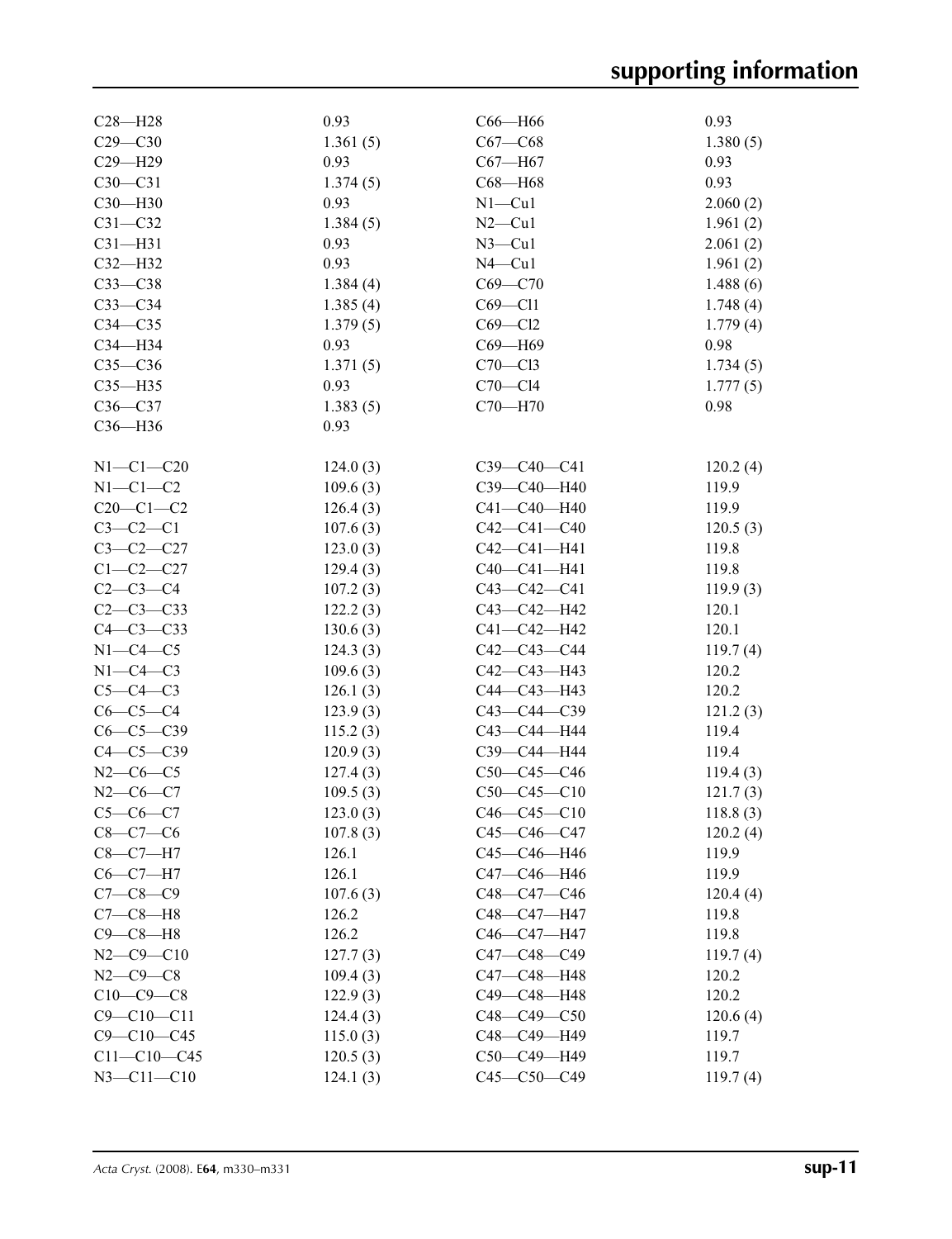| $N3 - C11 - C12$  | 109.9(3) | $C45 - C50 - H50$ | 120.2    |
|-------------------|----------|-------------------|----------|
| $C10-C11-C12$     | 125.9(3) | C49-C50-H50       | 120.2    |
| $C13 - C12 - C11$ | 107.0(3) | $C52 - C51 - C56$ | 118.7(3) |
| $C13 - C12 - C51$ | 122.1(3) | $C52-C51-C12$     | 120.0(3) |
| $C11 - C12 - C51$ | 130.9(3) | $C56 - C51 - C12$ | 121.0(3) |
| $C12-C13-C14$     | 107.2(3) | $C51 - C52 - C53$ | 120.9(3) |
| $C12-C13-C57$     | 122.7(3) | $C51 - C52 - H52$ | 119.6    |
| $C14-C13-C57$     | 130.2(3) | $C53 - C52 - H52$ | 119.6    |
| $N3 - C14 - C15$  | 124.6(3) | $C54 - C53 - C52$ | 120.5(4) |
| $N3 - C14 - C13$  | 109.5(3) | $C54 - C53 - H53$ | 119.7    |
| $C15-C14-C13$     | 125.8(3) | $C52-C53-H53$     | 119.7    |
| $C14 - C15 - C16$ | 123.6(3) | $C53-C54-C55$     | 119.5(3) |
| $C14-C15-C63$     | 121.3(3) | $C53-C54-H54$     | 120.3    |
| $C16-C15-C63$     | 115.1(3) | $C55-C54-H54$     | 120.3    |
| $N4 - C16 - C15$  | 127.9(3) | $C54 - C55 - C56$ | 120.3(4) |
| $N4 - C16 - C17$  | 109.9(3) | $C54-C55-H55$     | 119.9    |
| $C15-C16-C17$     | 122.1(3) | $C56-C55-H55$     | 119.9    |
| $C18-C17-C16$     | 107.1(3) | $C51 - C56 - C55$ | 120.1(4) |
| C18-C17-H17       | 126.5    | $C51 - C56 - H56$ | 119.9    |
| $C16 - C17 - H17$ | 126.5    | $C55-C56-H56$     | 119.9    |
| $C17 - C18 - C19$ | 107.7(3) | $C62-C57-C58$     | 118.1(3) |
| $C17 - C18 - H18$ | 126.1    | $C62-C57-C13$     | 120.6(3) |
| $C19 - C18 - H18$ | 126.1    | $C58 - C57 - C13$ | 121.1(3) |
| $N4 - C19 - C20$  | 126.6(3) | $C59 - C58 - C57$ | 120.8(3) |
| $N4 - C19 - C18$  | 109.9(3) | C59-C58-H58       | 119.6    |
| $C20-C19-C18$     | 123.6(3) | $C57 - C58 - H58$ | 119.6    |
| $C19 - C20 - C1$  | 124.9(3) | $C60-C59-C58$     | 120.1(4) |
| $C19 - C20 - C21$ | 113.9(3) | C60-C59-H59       | 119.9    |
| $C1 - C20 - C21$  | 121.1(3) | C58-C59-H59       | 119.9    |
| $C26 - C21 - C22$ | 118.5(3) | $C59-C60-C61$     | 120.2(4) |
| $C26 - C21 - C20$ | 121.2(3) | C59-C60-H60       | 119.9    |
| $C22-C21-C20$     | 120.0(3) | $C61 - C60 - H60$ | 119.9    |
| $C23-C22-C21$     | 121.2(4) | $C60-C61-C62$     | 119.9(4) |
| C23-C22-H22       | 119.4    | $C60 - C61 - H61$ | 120.1    |
| $C21 - C22 - H22$ | 119.4    | $C62-C61-H61$     | 120.1    |
| $C24 - C23 - C22$ | 119.3(4) | $C61 - C62 - C57$ | 120.8(4) |
| C24-C23-H23       | 120.3    | $C61 - C62 - H62$ | 119.6    |
| $C22-C23-H23$     | 120.3    | $C57-C62-H62$     | 119.6    |
| $C23-C24-C25$     | 120.9(4) | $C68-C63-C64$     | 118.7(3) |
| C23-C24-H24       | 119.5    | $C68 - C63 - C15$ | 122.1(3) |
| $C25-C24-H24$     | 119.5    | $C64 - C63 - C15$ | 119.1(3) |
| $C24-C25-C26$     | 120.0(4) | $C63-C64-C65$     | 120.2(4) |
| $C24 - C25 - H25$ | 120.0    | С63-С64-Н64       | 119.9    |
| $C26-C25-H25$     | 120.0    | $C65-C64 - H64$   | 119.9    |
| $C21 - C26 - C25$ | 120.1(4) | $C66-C65-C64$     | 120.1(4) |
| $C21 - C26 - H26$ | 120.0    | $C66-C65-H65$     | 120.0    |
| $C25-C26-H26$     | 120.0    | $C64-C65-H65$     | 120.0    |
| C32-C27-C28       | 118.2(3) | $C65-C66-C67$     | 120.2(4) |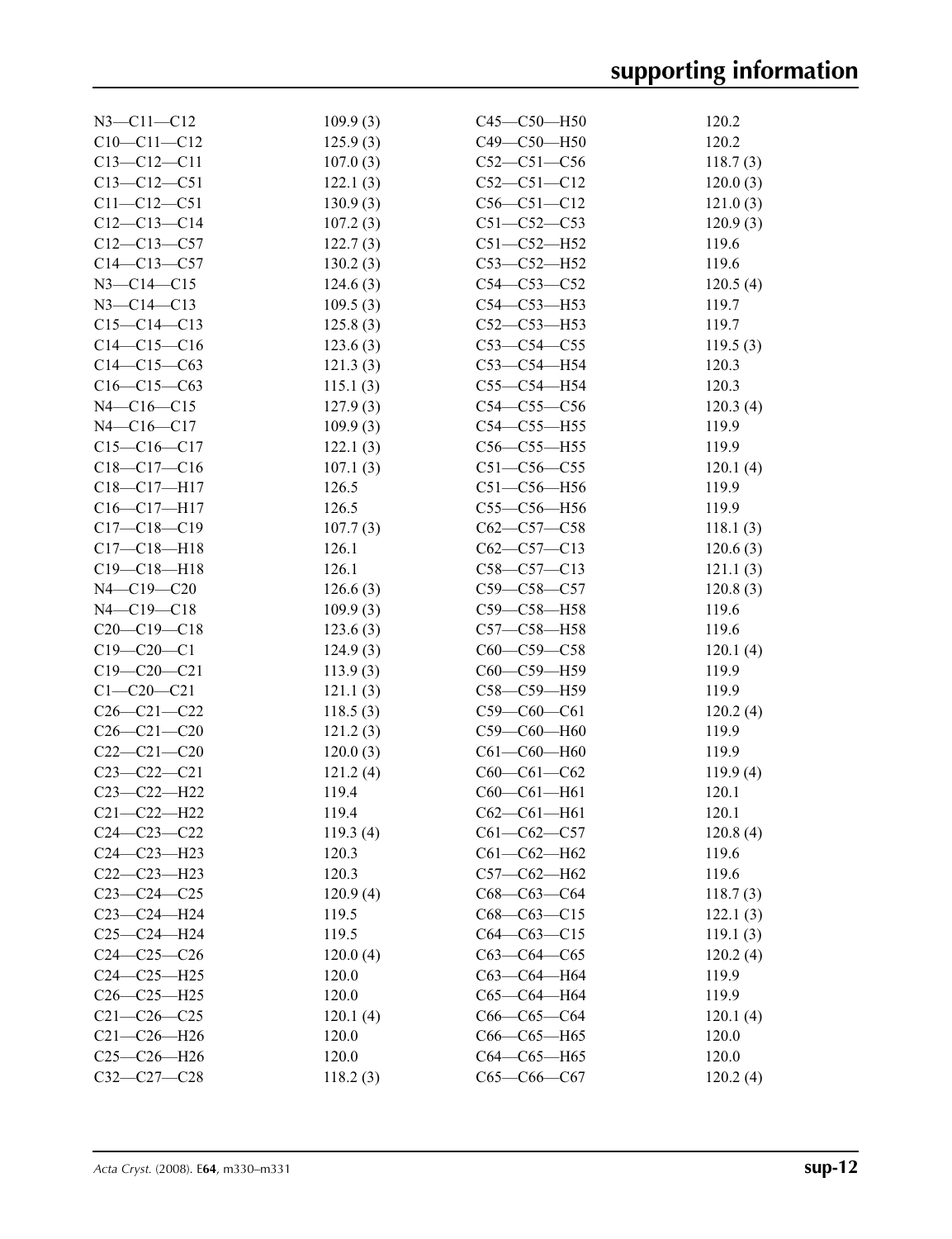| $C32-C27-C2$         | 120.1(3)    | $C65-C66-H66$           | 119.9       |
|----------------------|-------------|-------------------------|-------------|
| $C28 - C27 - C2$     | 121.5(3)    | $C67-C66 - H66$         | 119.9       |
| $C27 - C28 - C29$    | 120.9(4)    | $C66-C67-C68$           | 120.2(4)    |
| $C27 - C28 - H28$    | 119.5       |                         | 119.9       |
|                      |             | $C66-C67-H67$           |             |
| $C29 - C28 - H28$    | 119.5       | C68-C67-H67             | 119.9       |
| $C30 - C29 - C28$    | 120.3(4)    | $C63-C68-C67$           | 120.7(4)    |
| C30-C29-H29          | 119.8       | C63-C68-H68             | 119.6       |
| $C28 - C29 - H29$    | 119.8       | $C67 - C68 - H68$       | 119.6       |
| $C29 - C30 - C31$    | 119.5(3)    | $C4 - N1 - C1$          | 106.0(2)    |
| C29-C30-H30          | 120.2       | $C4 - N1 - Cu1$         | 127.11(19)  |
| $C31 - C30 - H30$    | 120.2       | $Cl-M1-Cu1$             | 126.9(2)    |
| $C30 - C31 - C32$    | 120.2(4)    | $C6 - N2 - C9$          | 105.7(2)    |
| $C30 - C31 - H31$    | 119.9       | $C6 - N2 - Cu1$         | 127.60(19)  |
| $C32 - C31 - H31$    | 119.9       | $C9 - N2 - Cu1$         | 126.6(2)    |
| $C27 - C32 - C31$    | 120.7(3)    | $C11 - N3 - C14$        | 106.4(2)    |
| C27-C32-H32          | 119.6       | $C11 - N3 - Cu1$        | 126.84(19)  |
| $C31 - C32 - H32$    | 119.6       | $C14 - N3 - Cu1$        | 126.67(19)  |
| C38-C33-C34          | 118.6(3)    | $C16 - N4 - C19$        | 105.5(2)    |
| $C38 - C33 - C3$     | 122.2(3)    | $C16 - N4 - Cu1$        | 126.8(2)    |
| C34-C33-C3           | 119.0(3)    | $C19 - N4 - Cu1$        | 127.7(2)    |
| $C35-C34-C33$        | 120.8(3)    | $N4$ — $Cu1$ — $N2$     | 179.44 (11) |
| C35-C34-H34          | 119.6       | $N4$ — $Cu1$ — $N1$     | 89.91 (10)  |
| $C33-C34 - H34$      | 119.6       | $N2-Cu1-N1$             | 89.67 (10)  |
| $C36 - C35 - C34$    | 120.4(3)    | $N4$ — $Cu1$ — $N3$     | 90.18(10)   |
| C36-C35-H35          | 119.8       | $N2-Cu1-N3$             | 90.23(10)   |
|                      |             |                         |             |
| C34-C35-H35          | 119.8       | $N1-Cu1-N3$             | 179.05(10)  |
| $C35 - C36 - C37$    | 119.3(3)    | $C70-C69-C11$           | 112.3(3)    |
| C35-C36-H36          | 120.4       | C70-C69-Cl2             | 107.8(3)    |
| C37-C36-H36          | 120.4       | $Cl1-C69-C12$           | 111.0(2)    |
| C38-C37-C36          | 120.5(3)    | С70-С69-Н69             | 108.6       |
| C38-C37-H37          | 119.7       | Cl1-C69-H69             | 108.6       |
| C36-C37-H37          | 119.7       | $Cl2-C69-H69$           | 108.6       |
| C37-C38-C33          | 120.4(3)    | C69-C70-Cl3             | 113.8(3)    |
| C37-C38-H38          | 119.8       | C69-C70-Cl4             | 107.9(3)    |
| C33—C38—H38          | 119.8       | $C13 - C70 - C14$       | 113.0(3)    |
| $C44-C39-C40$        | 118.5(3)    | C69-C70-H70             | 107.3       |
| $C44-C39-C5$         | 119.8(3)    | Cl3-C70-H70             | 107.3       |
| $C40 - C39 - C5$     | 121.6(3)    | Cl4-C70-H70             | 107.3       |
| $N1 - C1 - C2 - C3$  | 0.1(4)      | $C5 - C39 - C40 - C41$  | $-177.7(3)$ |
| $C20-C1-C2-C3$       | $-179.7(3)$ | C39-C40-C41-C42         | 0.5(5)      |
| $N1-C1-C2-C27$       | $-178.4(3)$ | $C40-C41-C42-C43$       | 0.6(5)      |
| $C20-C1-C2-C27$      | 1.9(5)      | $C41 - C42 - C43 - C44$ | $-0.9(5)$   |
| $C1 - C2 - C3 - C4$  | $-0.1(4)$   |                         |             |
|                      |             | $C42-C43-C44-C39$       | $-0.1(5)$   |
| $C27-C2-C3-C4$       | 178.5(3)    | C40-C39-C44-C43         | 1.2(5)      |
| $C1 - C2 - C3 - C33$ | 178.0(3)    | $C5 - C39 - C44 - C43$  | 177.5(3)    |
| $C27-C2-C3-C33$      | $-3.4(5)$   | $C9 - C10 - C45 - C50$  | 91.7(4)     |
| $C2-C3-C4-N1$        | 0.1(4)      | $C11-C10-C45-C50$       | $-92.5(4)$  |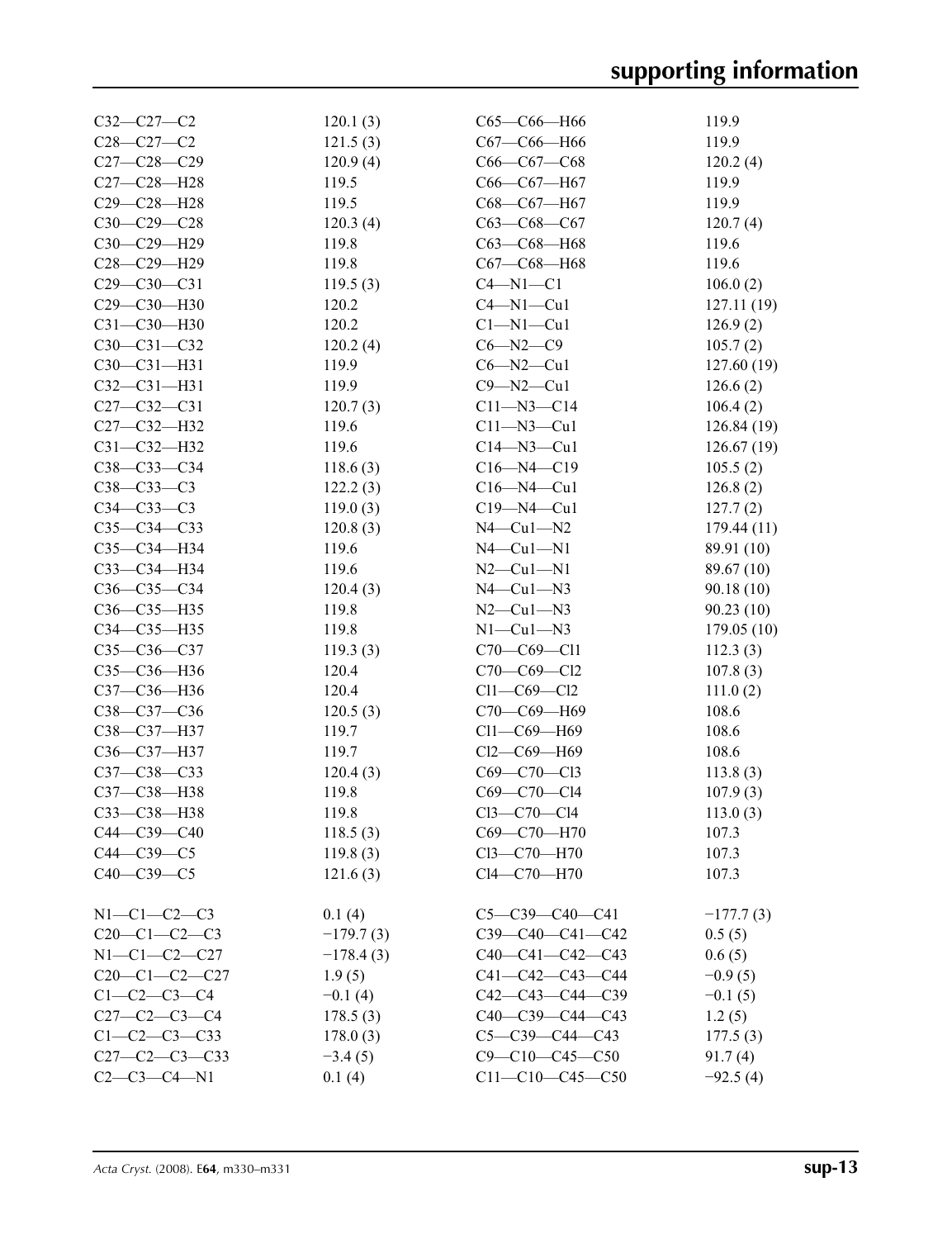| $C33-C3-C4-N1$              | $-177.8(3)$ | $C9 - C10 - C45 - C46$ | $-84.5(4)$  |
|-----------------------------|-------------|------------------------|-------------|
| $C2-C3-C4-C5$               | $-178.9(3)$ | $C11-C10-C45-C46$      | 91.3(4)     |
| $C33-C3-C4-C5$              | 3.1(5)      | $C50-C45-C46-C47$      | 1.3(5)      |
| $N1 - C4 - C5 - C6$         | $-0.1(5)$   | $C10-C45-C46-C47$      | 177.6(3)    |
| $C3 - C4 - C5 - C6$         | 178.8(3)    | $C45-C46-C47-C48$      | $-0.1(6)$   |
| $N1 - C4 - C5 - C39$        | $-179.1(3)$ | $C46-C47-C48-C49$      | $-0.9(6)$   |
| $C3-C4-C5-C39$              | $-0.3(5)$   | $C47-C48-C49-C50$      | 0.7(7)      |
| $C4-C5-C6-N2$               | 1.2(5)      | $C46-C45-C50-C49$      | $-1.5(6)$   |
| $C39-C5-C6-N2$              | $-179.7(3)$ | $C10-C45-C50-C49$      | $-177.7(3)$ |
| $C4 - C5 - C6 - C7$         | 178.1(3)    | $C48-C49-C50-C45$      | 0.5(6)      |
| $C39-C5-C6-C7$              | $-2.8(5)$   | $C13-C12-C51-C52$      | 84.5(4)     |
| $N2-C6-C7-C8$               | 0.3(4)      | $C11-C12-C51-C52$      | $-93.1(4)$  |
| $C5-C6-C7-C8$               | $-177.1(3)$ | $C13-C12-C51-C56$      | $-88.7(4)$  |
| $C6-C7-C8-C9$               | 0.1(4)      | $C11-C12-C51-C56$      | 93.7(4)     |
| $C7-C8-C9-N2$               | $-0.4(4)$   | $C56-C51-C52-C53$      | $-1.3(5)$   |
| $C7-C8-C9-C10$              | 178.9(3)    | $C12-C51-C52-C53$      | $-174.7(3)$ |
| $N2-C9-C10-C11$             | $-3.0(5)$   | $C51-C52-C53-C54$      | $-0.4(6)$   |
| $C8-C9-C10-C11$             | 177.8(3)    | $C52-C53-C54-C55$      | 1.6(6)      |
| $N2$ — $C9$ — $C10$ — $C45$ | 172.6(3)    | $C53-C54-C55-C56$      | $-1.1(6)$   |
| $C8 - C9 - C10 - C45$       | $-6.5(5)$   | $C52-C51-C56-C55$      | 1.7(5)      |
| $C9 - C10 - C11 - N3$       | 4.5(5)      | $C12-C51-C56-C55$      | 175.0(3)    |
| $C45-C10-C11-N3$            | $-170.9(3)$ | $C54-C55-C56-C51$      | $-0.5(6)$   |
| $C9 - C10 - C11 - C12$      | $-178.6(3)$ | $C12-C13-C57-C62$      | 76.4(4)     |
| $C45-C10-C11-C12$           | 6.0(5)      | $C14-C13-C57-C62$      | $-103.9(4)$ |
| $N3 - C11 - C12 - C13$      | 1.6(4)      | $C12-C13-C57-C58$      | $-99.0(4)$  |
| $C10-C11-C12-C13$           | $-175.6(3)$ | $C14-C13-C57-C58$      | 80.7(4)     |
| $N3 - C11 - C12 - C51$      | 179.5(3)    | $C62-C57-C58-C59$      | 2.6(5)      |
| $C10-C11-C12-C51$           | 2.3(5)      | $C13-C57-C58-C59$      | 178.2(3)    |
| $C11-C12-C13-C14$           | $-0.2(4)$   | $C57-C58-C59-C60$      | $-0.6(5)$   |
| $C51-C12-C13-C14$           | $-178.3(3)$ | $C58-C59-C60-C61$      | $-1.3(6)$   |
| $C11-C12-C13-C57$           | 179.5(3)    | $C59-C60-C61-C62$      | 1.2(6)      |
| $C51-C12-C13-C57$           | 1.5(5)      | $C60-C61-C62-C57$      | 0.9(5)      |
| $C12-C13-C14-N3$            | $-1.3(4)$   | $C58-C57-C62-C61$      | $-2.8(5)$   |
| $C57-C13-C14-N3$            | 179.0(3)    | $C13-C57-C62-C61$      | $-178.3(3)$ |
| $C12-C13-C14-C15$           | 176.6(3)    | $C14-C15-C63-C68$      | 79.8 (4)    |
| $C57-C13-C14-C15$           | $-3.2(6)$   | $C16-C15-C63-C68$      | $-101.7(4)$ |
| $N3 - C14 - C15 - C16$      | $-3.8(5)$   | $C14-C15-C63-C64$      | $-103.5(4)$ |
| $C13-C14-C15-C16$           | 178.6(3)    | $C16-C15-C63-C64$      | 74.9(4)     |
| $N3 - C14 - C15 - C63$      | 174.5(3)    | $C68-C63-C64-C65$      | $-1.1(5)$   |
| $C13-C14-C15-C63$           | $-3.0(5)$   | $C15-C63-C64-C65$      | $-177.9(3)$ |
| $C14-C15-C16-N4$            | 2.2(5)      | $C63-C64-C65-C66$      | $-0.6(5)$   |
| $C63 - C15 - C16 - N4$      | $-176.2(3)$ | $C64-C65-C66-C67$      | 1.1(6)      |
| $C14-C15-C16-C17$           | $-175.8(3)$ | $C65-C66-C67-C68$      | 0.0(6)      |
| $C63-C15-C16-C17$           | 5.7(5)      | $C64-C63-C68-C67$      | 2.3(5)      |
| $N4 - C16 - C17 - C18$      | 0.3(4)      | $C15-C63-C68-C67$      | 178.9(3)    |
| $C15-C16-C17-C18$           | 178.7(3)    | $C66-C67-C68-C63$      | $-1.8(5)$   |
| $C16-C17-C18-C19$           | 0.2(4)      | $C5-C4-N1-C1$          | 179.0(3)    |
| $C17-C18-C19-N4$            | $-0.6(4)$   | $C3-C4-N1-C1$          | $-0.1(3)$   |
|                             |             |                        |             |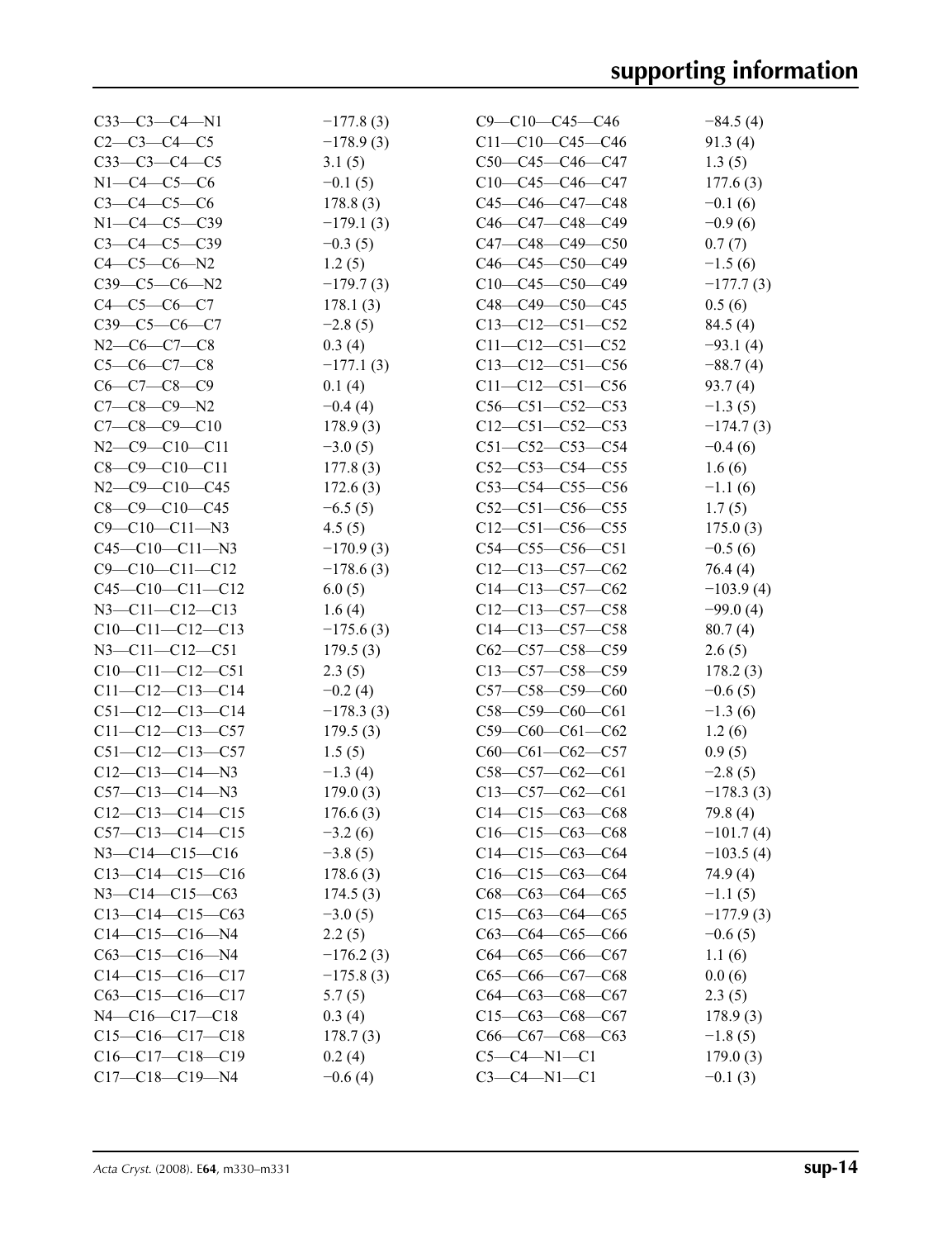| $C17-C18-C19-C20$       | 178.0(3)    | $C5-C4-M1-Cu1$          | $-1.9(4)$   |
|-------------------------|-------------|-------------------------|-------------|
| $N4 - C19 - C20 - C1$   | 1.4(5)      | $C3-C4-N1-Cu1$          | 179.00(19)  |
| $C18-C19-C20-C1$        | $-176.9(3)$ | $C20-C1-N1-C4$          | 179.8(3)    |
| $N4 - C19 - C20 - C21$  | 179.0(3)    | $C2-C1-N1-C4$           | 0.0(3)      |
| $C18-C19-C20-C21$       | 0.7(5)      | $C20-C1-N1-Cu1$         | 0.7(4)      |
| $N1-C1-C20-C19$         | $-2.0(5)$   | $C2-C1-M1-Cu1$          | $-179.1(2)$ |
| $C2-C1-C20-C19$         | 177.7(3)    | $C5-C6-N2-C9$           | 176.7(3)    |
| $N1-C1-C20-C21$         | $-179.5(3)$ | $C7-C6-N2-C9$           | $-0.6(3)$   |
| $C2-C1-C20-C21$         | 0.2(5)      | $C5-C6-N2-Cu1$          | 0.0(5)      |
| $C19-C20-C21-C26$       | 96.4(4)     | $C7-C6-N2-Cu1$          | $-177.3(2)$ |
| $C1 - C20 - C21 - C26$  | $-85.9(4)$  | $C10-C9-N2-C6$          | $-178.6(3)$ |
| $C19-C20-C21-C22$       | $-77.0(4)$  | $C8-C9-N2-C6$           | 0.6(3)      |
| $C1 - C20 - C21 - C22$  | 100.7(4)    | $C10-C9-M2-Cu1$         | $-1.9(5)$   |
| $C26-C21-C22-C23$       | 0.1(5)      | $C8-C9-N2-Cu1$          | 177.4(2)    |
| $C20-C21-C22-C23$       | 173.7(3)    | $C10-C11-N3-C14$        | 174.9(3)    |
|                         |             | $C12-C11-N3-C14$        |             |
| $C21 - C22 - C23 - C24$ | 0.5(6)      |                         | $-2.4(3)$   |
| $C22-C23-C24-C25$       | $-0.6(7)$   | $C10-C11-N3-Cu1$        | $-1.3(4)$   |
| $C23-C24-C25-C26$       | 0.1(7)      | $C12-C11-N3-Cu1$        | $-178.6(2)$ |
| $C22-C21-C26-C25$       | $-0.6(5)$   | $C15-C14-N3-C11$        | $-175.6(3)$ |
| $C20-C21-C26-C25$       | $-174.1(3)$ | $C13 - C14 - N3 - C11$  | 2.3(3)      |
| $C24-C25-C26-C21$       | 0.5(6)      | $C15-C14-N3-Cu1$        | 0.5(4)      |
| $C3-C2-C27-C32$         | $-77.1(4)$  | $C13 - C14 - N3 - C u1$ | 178.4(2)    |
| $C1-C2-C27-C32$         | 101.1(4)    | $C15-C16-M4-C19$        | $-178.9(3)$ |
| $C3 - C2 - C27 - C28$   | 97.4(4)     | $C17-C16-M4-C19$        | $-0.6(3)$   |
| $C1-C2-C27-C28$         | $-84.4(4)$  | $C15-C16-M4-Cu1$        | 2.7(5)      |
| $C32-C27-C28-C29$       | $-0.4(5)$   | $C17-C16-M4-Cu1$        | $-179.0(2)$ |
| $C2-C27-C28-C29$        | $-175.0(3)$ | $C20-C19-M4-C16$        | $-177.8(3)$ |
| $C27-C28-C29-C30$       | $-0.3(6)$   | $C18-C19-M4-C16$        | 0.7(3)      |
| $C28-C29-C30-C31$       | 1.4(6)      | $C20-C19-M4-Cu1$        | 0.6(5)      |
| $C29-C30-C31-C32$       | $-1.8(6)$   | $C18-C19-M4-Cu1$        | 179.1(2)    |
| $C28-C27-C32-C31$       | 0.0(5)      | $C16 - N4 - Cu1 - N1$   | 176.7(3)    |
| $C2-C27-C32-C31$        | 174.7(3)    | $C19 - N4 - Cu1 - N1$   | $-1.4(3)$   |
| $C30-C31-C32-C27$       | 1.1(6)      | $C16 - N4 - Cu1 - N3$   | $-4.2(3)$   |
| $C2 - C3 - C33 - C38$   | 104.3(4)    | $C19 - N4 - Cu1 - N3$   | 177.7(3)    |
| C4-C3-C33-C38           | $-78.0(5)$  | $C6 - N2 - Cu1 - N1$    | $-1.3(3)$   |
| $C2 - C3 - C33 - C34$   | $-71.4(4)$  | $C9 - N2 - Cu1 - N1$    | $-177.3(3)$ |
| $C4 - C3 - C33 - C34$   | 106.3(4)    | $C6 - N2 - Cu1 - N3$    | 179.7(3)    |
| $C38 - C33 - C34 - C35$ | 1.2(5)      | $C9 - N2 - Cu1 - N3$    | 3.6(3)      |
| $C3 - C33 - C34 - C35$  | 177.0(3)    | $C4 - N1 - Cu1 - N4$    | $-178.1(2)$ |
| $C33-C34-C35-C36$       | 0.1(6)      | $Cl-M1-Cu1-M4$          | 0.8(2)      |
| $C34 - C35 - C36 - C37$ | $-0.8(6)$   | $C4 - N1 - Cu1 - N2$    | 2.2(2)      |
| C35-C36-C37-C38         | 0.2(6)      | $Cl-M1-Cu1-N2$          | $-178.9(2)$ |
| C36-C37-C38-C33         | 1.1(5)      | $C11 - N3 - Cu1 - N4$   | 178.2(2)    |
| $C34 - C33 - C38 - C37$ | $-1.7(5)$   | $C14 - N3 - Cu1 - N4$   | 2.8(3)      |
| $C3 - C33 - C38 - C37$  | $-177.5(3)$ | $C11 - N3 - Cu1 - N2$   | $-2.2(2)$   |
| $C6-C5-C39-C44$         | $-73.2(4)$  | $C14 - N3 - Cu1 - N2$   | $-177.6(3)$ |
| $C4-C5-C39-C44$         | 106.0(4)    | $Cl1-C69-C70-C13$       | 59.0 $(4)$  |
| $C6-C5-C39-C40$         | 103.0(4)    | $Cl2-C69-C70-C13$       | $-63.6(4)$  |
|                         |             |                         |             |